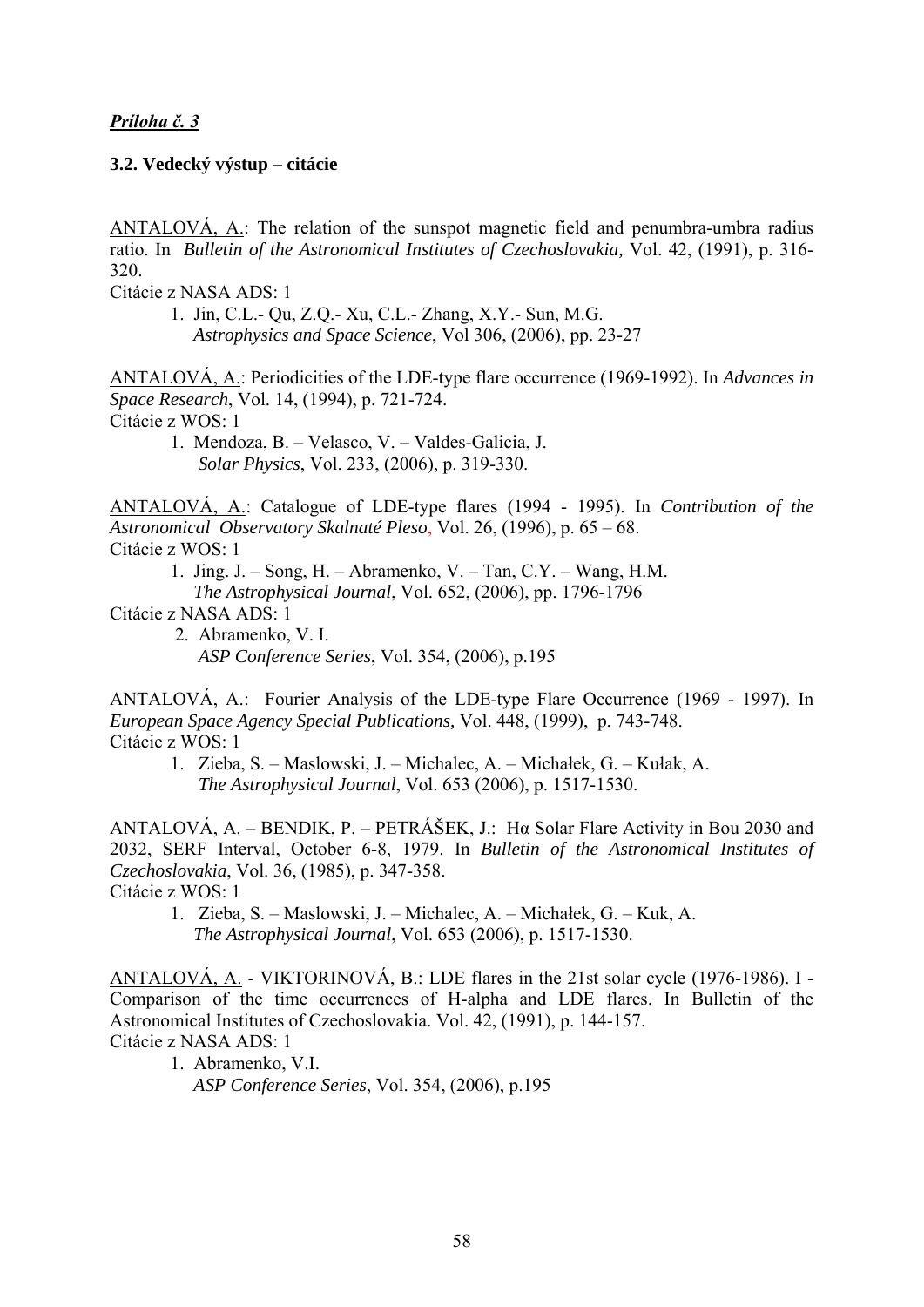ANTOKHINA, E.A. – KREINER, J.M. – TREMKO, J.: The change in period of the eclipsing binary CQ Cephei. In *Astronomical Zhurnal Letters*. Vol.13, (1987), p. 417-422. Iné citácie: 1

 1. Kartasheva, T.A . - Svechnikov. M.A. *Bulletin of the Special Astrophysical Observatory*, Vol.59, (2006), 62-91.

AWADALLA, N. – CHOCHOL, D. – HANNA, M. – PRIBULLA, T.: Orbital period study of AK Her. In *Contributions of the Astronomical Observatory Skalnaté Pleso*. Vol. 34, (2004), p. 20-32.

Citácie z WOS: 1

 1. Qian, S.B. – Liu, L. – Soonthornthum, B. – Zhu, L.Y. – He, J.J. *Astronomical Journal*, Vol. 131, (2006), p. 3028–3039.

BADALYAN, O.G. – OBRIDKO, V.N. – RYBÁK, J. – SÝKORA, J.: Quasibiennial oscillations of the North-South asymmetry. In *Astronomy Reports*, Vol. 49, (2005), p. 659- 670.

Citácie zo SCOPUS: 1

 1. Ivanov, E.V. *Bulletin of the Russian Academy of Sciences: Physics,* Vol. 70, (2006), p. 1615- 1622.

BADALYAN, O.G. – OBRIDKO, V.N. – SÝKORA, J.: Brightness of the coronal green line and prediction for activity cycles 23 and 24. In *Solar Physics*, Vol. 199, (2001), p. 421-435. Citácie z WOS: 3

- 1. Lundstedt, H. *Journal de Physique IV,* Vol. 139, (2006), p. 167-174.
- 2. Clilverd, M.A. Clarke, E. Ulich, T. Rishbeth, H. Jarvis, M.J. *Space Weather-the International Journal of Research and Applications,* Vol. 4, (2006).
- 3. Lunstedt, H. Liszka, L. Lundin, R. Muscheler, R. *Annales Geophysicae,* Vol. 24, (2006), p. 769-778.

Citácie zo SCOPUS: 2

- 4. Callebaut, D.K. Tlatov, A.G. Makarov, V.I. *Proceedings of the International Astronomical Union* 2, Vol. 233, (2006), p. 247- 250.
- 5. Archibald, D.C. *Energy and Environment*, Vol. 17, (2006), p. 29-35.

BADALYAN, O.G. – OBRIDKO, V.N. – SÝKORA, J.: Space-time distributions of the coronal green-line brightness and solar magnetic fields. In *Astronomical and Astrophysical Transactions*, Vol. 23, (2004), p. 555-566.

Citácie z NASA ADS: 1

 1. Laurenza, M. – Storini, M. *Memorie della Societa Astronomica Italiana Supplement*, Vol. 9, (2006), p. 109- 111.

BAGGALEY, W.J. – NESLUŠAN, L.: A model of the heliocentric orbits of a stream of Earth–impacting interstellar meteoroids. In *Astronomy and Astrophysics*, Vol. 382 (2002), p. 1118–1124.

Citácie z WOS: 1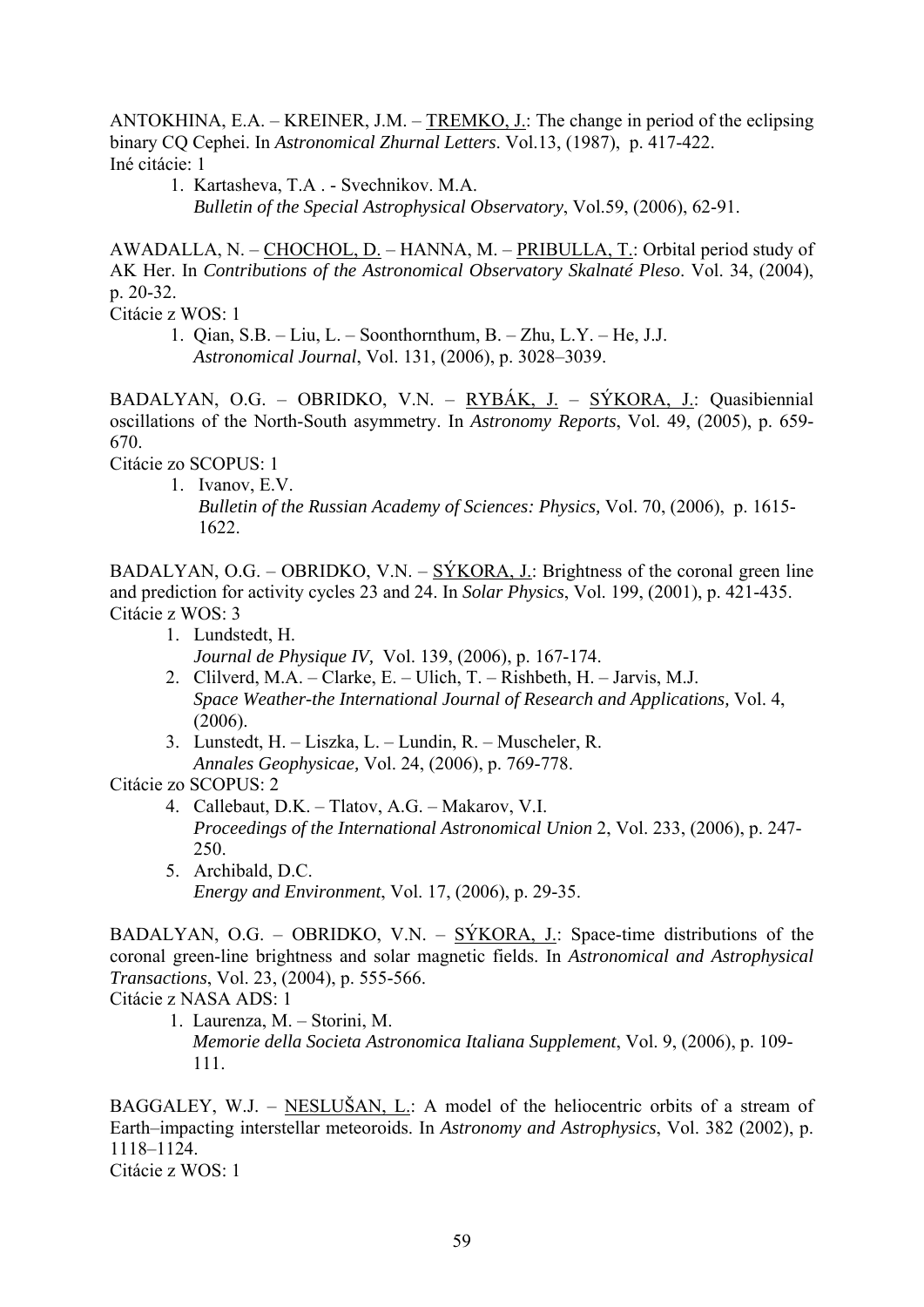1. Kruger, H. – Altobelli, N. – Anweiler, B. – Dermott, S.F. – Dikarev, V. – Graps, A.L. – Grun, E. – Gustafson, B.A. – Hamilton, D.P. – Hanner, M.S. – Horanyi, M. – Kissel, J. – Landgraf, M. – Lindblad, B.A. – Linkert, D. – Linkert, G. – Mann, I. – McDonnell, J.A.M. – Morfill, G.E. – Polanskey, C. – Schwehm, G. – Srama, R. – Zook, H.A.

 *Planetary and Space Science,* Vol. 54 (2006), p. 932–956.

Iné citácie: 1

 2. Jenniskens, P. *Meteor Showers and Their Parent Comets,* Cambridge Univ. Press, Cambridge, New York (2006), 790 pp.

BAKOS, G.A. – **TREMKO, J.**: A photometric study of delta<sup>2</sup> Lyrae. In *Contributions of the Astronomical Observatory Skalnaté Pleso*. Vol.21, (1991), p.99-106.

Citácie z NASA ADS: 1

 1. Gerard,E. – LeBertre,T. *Astronomical Journal*, Vol.132, (2006), p.2566-2583.

BELYAEV, N.A. – KRESÁK, L. – PITTICH, E.M. – PUSHKAREV, A.N.: *Catalogue of Short-Period Comets.* Bratislava, Astron. Inst. Slovak Acad. Sci. (1986), pp. 396 Iné citácie: 1

1. Jenniskens, P.

 *Meteor Showers and Their Parent Comets,* Cambridge Univ. Press, Cambridge, New York (2006), 790 pp.

BODE, M. – ROBERTS, J. – IVISON, R. – MEABURN, J. – SKOPAL, A.: Echelle spectroscopy of the symbiotic star CH Cygni through quiescence. In *Monthly Notices of the Royal Astronomical Society*. Vol. 253, (1991), p. 80-88.

Citácie z WOS: 1

1. Yoo, K.H.

*New Astronomy*, Vol. 11, (2006), p. 359-365.

BUDAJ, J.: On the nature of the AM phenomenon or on a stabilization and the tidal mixing in binaries. I. Orbital periods and rotation. In *Astronomy and Astrophysics.* Vol. 313, (1996), p. 523-531.

Iné citácie: 1

 1. Atanasova, E. – Stateva, I. – Iliev, I.Kh. A*stronomical Society of the Pacific Conference Series*, Vol. 349, (2006), p.185- 188.

BUDAJ, J.: On the nature of the AM phenomenon or on a stabilization and the tidal mixing in binaries. II. Metallicity and pseudo–synchronization? In *Astronomy and Astrophysics.* Vol. 326, (1997), p. 655-661.

Iné citácie: 1

 1. Atanasova, E. – Stateva, I. – Iliev, I.Kh. *Astronomical Society of the Pacific Conference Series*, Vol. 349, (2006), p.185- 188.

BUDAJ, J.: Do the physical properties of Ap binaries depend on their orbital elements? In *Monthly Notices of the Royal Astronomical Society.* Vol. 310, (1999), p. 419-427. Iné citácie: 1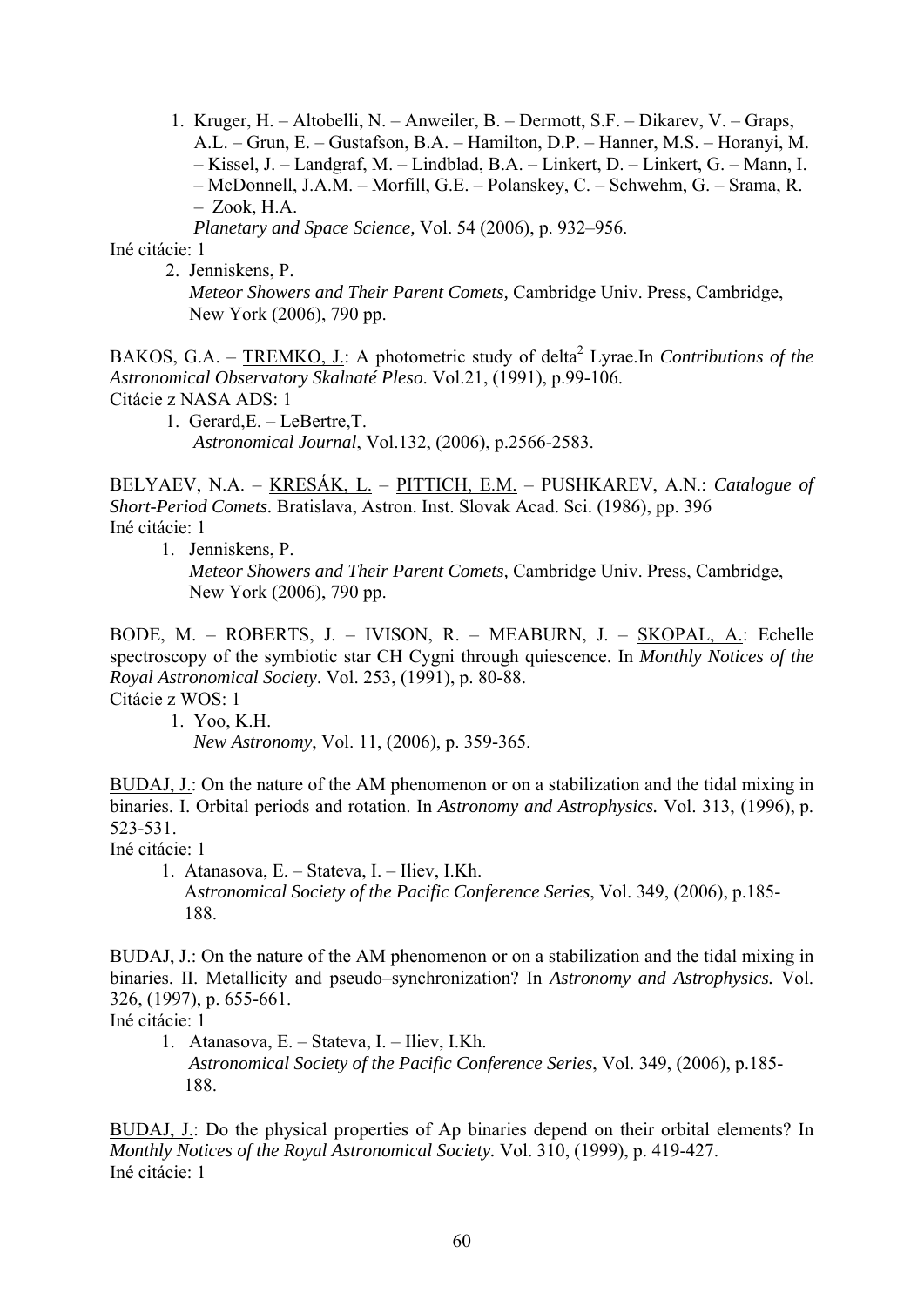1. Atanasova, E. – Stateva, I. – Iliev, I.Kh. *Astronomical Society of the Pacific Conference Series*, Vol. 349, (2006), p.185- 188.

BUDAJ, J. – DWORETSKY, M.M.: Radiative accelerations on Ne in the atmospheres of late B stars. In *Monthly Notices of the Royal Astronomical Society.* Vol. 337, (2002), p.1340-1348. Citácie z WOS: 1

 1. Alecian, G. – Stift, M.J. *Astronomy and Astrophysics*, Vol. 454, (2006), p. 571-579.

CARUSI, A. – KRESÁK, L. – PEROZZI, E. - VALSECCHI, G.B.: High-order librations of Halley-type comets. In *Astronomy and Astrophysics*, Vol. 187 (1987), p. 899–905. Citácie z WOS: 4

- 1. Levison, H.F. Duncan, M.J. Dones, L. Gladman, B. J. *Icarus*, Vol. 184 (2006), p. 619–633.
- 2. Campins, H. Ziffer, J. Licandro, J. Pinilla-Alonso, N. Fernandez, Y. De Leon, J. – Mothe-Diniz, T, – Binzel, R.P. *Astronomical Journal*, Vol. 132 (2006), p. 1346–1353.
- 3. Tancredi, G. Fernandez, J.A. Rickman, H. Licandro, J. *Icarus,* Vol. 182 (2006), p. 527–549.
- 4. Gounelle, M. Spurný, P. Bland, P.A. *Meteoritics and Planetary Science*, Vol. 41 (2006), p. 135–150.

CARUSI, A. – KRESÁK, L. – VALSECCHI, G.B.: Electronic Atlas of Dynamical Evolution of Short-Period Comets. In *IAS Computing Centre* (1987). Iné citácie: 1

 1. Jenniskens, P. *Meteor Showers and Their Parent Comets,* Cambridge Univ. Press, Cambridge, New York (2006), 790 pp.

CARUSI, A. – KRESÁK, L. – KRESÁKOVÁ, M. – VALSECCHI, G.B.: Observation of periodic comet d`Arrest in 1678 and implications for its evolutionary history. In *Astronomy and Astrophysics,* Vol. 252 (1991), p. 377–384. Citácie z WOS: 1

1. Szutowicz, S. – Rickman, H. *Icarus*, Vol. 185 (2006), p. 223–243.

CARUSI, A. – VALSECCHI, G.B. – KRESÁK, L. – KRESÁKOVÁ, M. – SITARSKI, G.: Periodic comet d´Arrest = Comet la Hire (1678). In *IAU Circular* 5283 (1990) Iné citácie: 1

1. Jenniskens, P.

 *Meteor Showers and Their Parent Comets,* Cambridge Univ. Press, Cambridge, New York (2006), 790 pp.

CEPLECHA, Z. – BOROVIČKA, J. – ELFORD, W.G. – REVELLE, D.O. – HAWKES, R.L. – PORUBČAN, V. – ŠIMEK, M.: Meteor Phenomena and Bodies. In *Space Science Reviews*. Vol. 84 (1998), p. 327–471.

Citácie z WOS: 15

1. Blum, J. – Schrapler, R. – Davidsson, B.J.R. – Trigo-Rodriguez, J.M. *Astrophysical Journal,* Vol. 652 (2006), p. 1768–1781.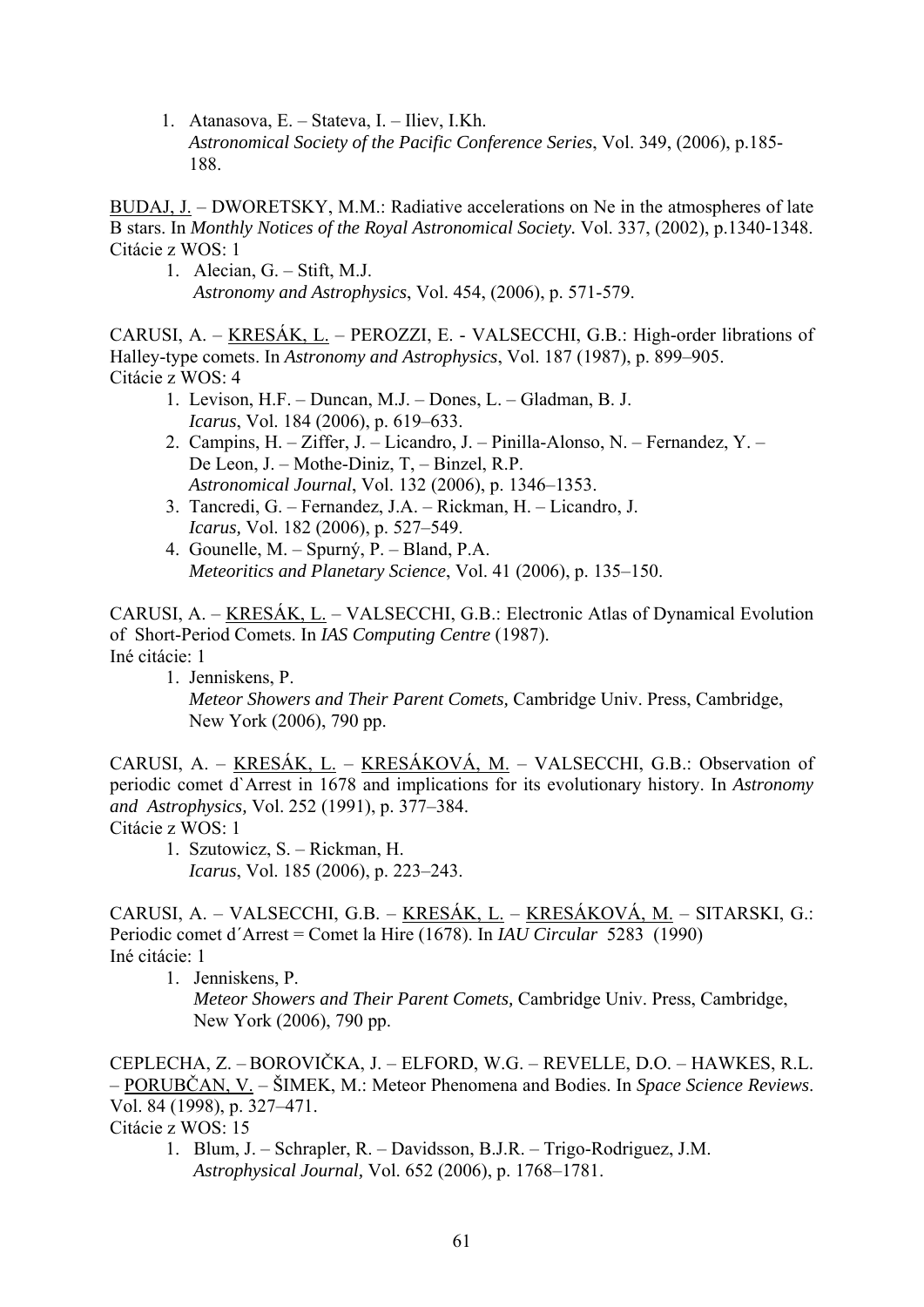- 2. Coulson, S.G. *Monthly Notices of the Royal Astronomical Society,* Vol. 372 (2006), p. 735–740.
- 3. Dimant, Y.S. Oppenheim, M.M. *Journal of Geophysical Research – Space Physics,* Vol. 111 (2006), Art. No. A12312
- 4. Frohlich, C. Nakamura, Y. *Icarus,* Vol. 185 (2006), p. 21–28.
- 5. Hildebrand, A.R. McCausland, P.J.A. Brown, P.G. Congstaffe, F.J. Russell, S.D.J. – Tagliaferrri, E. – Wacker, J.F. – Mazur, M.J. *Meteoritics and Planetary Science,* Vol. 41 (2006), p. 407–431.
- 6. Janches, D. Heinselman, C.J. Chau, J.L. Chandran, A. Woodman, R. *Journal of Geophysical Research-Space Physics,* Vol. 111 (2006), Art. No. A07317.
- 7. Li, B. Robson, R.E. White, R.D.  *Physical Review E,* Vol. 74 (2006), Art. No. 026405 Part 2.
- 8. Mann, I. Kohler, M. Cechowski, A. Minato, T. *Astronomy and Astrophysics Review,* Vol. 13 (2006), p. 159–228.
- 9. McAuliffe, J.P. Christou, A.A. *Icarus,* Vol. 180 (2006), p. 8–22.
- 10. Menger, L. Rapp, M. Gumbel, J. *Atmospheric Chemistry and Physics,* Vol. 6 (2006), p. 4415–4426.
- 11. Nesvorný, D. Vokrouhlický, D. Bottke, W.F. Sykes, M. *Icarus,* Vol. 181 (2006), p. 107–144.
- 12. Nozaki, W. Nakamura, T. Noguchi, T. *Meteoritics and Planetary Science,* Vol. 41 (2006), p. 1095–1114.
- 13. Oppenheim, M.M. Dimant, Y. *Geophysical Research Letters,* Vol. 33 (2006), Art. No. L24105
- 14. Paczynski, B.  *Publications of the Astronomical Society of the Pacific*, Vol. 118 (2006), p. 1621– 1625.
- 15. Trigo-Rodriguez, J.M. Llorca, J. *Monthly Notices of the Royal Astronomical Society,* Vol. 372 (2006), p. 655–660.

CROCKER, M.M. – DAVIS, R.J. – EYRES, S.P.S. – BODE, M.F. – TAYLOR, A.R. – SKOPAL, A. – KENNY, H.T.: The symbiotic star CH Cygni: I. Non-thermal bipolar jets. In *Monthly Notices of the Royal Astronomical Society.* Vol. 326, (2001), p. 781-787. Citácie z WOS: 2

- 1. Biller, B.A. Close, L.M. Li, A. Marengo, M. Bieging, J.H. Hinz, P.M. Hoffmann, W.F. – Brusa, G. – Miller, D. *Astrophysical Journal*, Vol. 647, (2006), p. 464-470.
- 2. Yoo, K.H. *New Astronomy*, Vol. 11, (2006), p. 359-365.

CROCKER, M.M. – DAVIS, R.J. – SPENCER, R.E. – EYRES, S.P.S. – BODE, M.F. – SKOPAL, A.: The symbiotic star CH Cygni. III. A precessing radio jet. In *Monthly Notices of the Royal Astronomical Society.* Vol. 335, (2002), p. 1100-1108. Citácie z WOS: 2

1. Sokoloski, J.L. – Kenyon, S.J. – Espey, B.R. – Keys, Ch.D. – McCandliss, S.R. – Kong, A.K.H. – Aufdenberg, J.P. – Filippenko, A.V. – Li,W. – Brockshop, C. – Kaiser, Ch.R. – Charles, P.A. – Rupen,M.P. – Stone, R.P.S.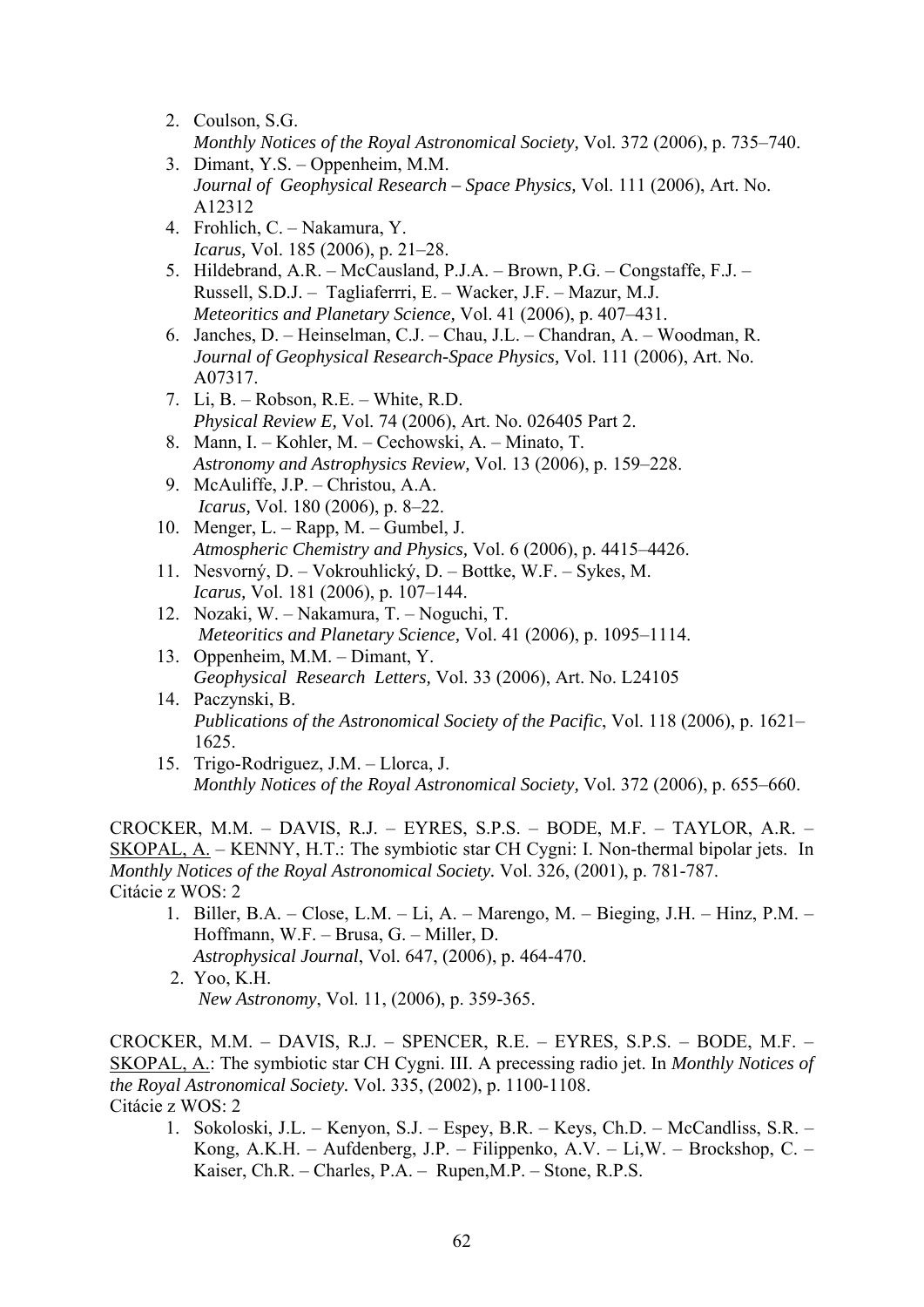*Astrophysical Journal*, Vol. 636, (2006), p.1002-1019.

 2. Kharb, P. – O'dea, C.P. – Buum, S.A. – Colbert, E.J.M. – Xu, C.  *Astrophysical Journal*, Vol. 652, (2006), p.177-188.

Citácie z NASA ADS: 1

 3. Fender, R. In: *Compact stellar X-ray sources.*, eds. W. Lewin and M. van der Klis, Cambridge University Press, Vol. 39, Cambridge, (2006), p. 381-419.

CURDT, W. – KUČERA, A. – RYBÁK, J. – SCHUEHLE, U. – WOEHL, H.: Dynamical Properties of the Chromosphere and Transition Region in the Supergranular Network: what Precision of the Spectral Line Characteristics Can Be Reached? In *European Space Agency Special Publications,* Vol. 404, (1997), p. 307–312. Citácie z WOS: 1

1. Davey, A.R. – Mcntosh, S.W. – Hassler, D.M. *Astrophysical Journal Supplement Series,* Vol. 165, (2006), p. 386-399.

DWORETSKY, M.M. – BUDAJ, J.: Neon abundances in normal late–B and mercury– manganese stars. In *Monthly Notices of the Royal Astronomical Society,* Vol. 318, (2000), p. 1264-1272.

Citácie z WOS: 4

- 1. Sadakane, K. Arai, A. Aoki, W. Arimoto, N. Takada-Hidai, M. Ohnishi, T. – Tajitsu, A. – Beers, T.C. – Iwamoto, N. – Tominaga, N. – Umeda, H. – Maeda, K. – Nomoto, K. *Publications of the Astronomical Society of Japan*, Vol.58, (2006), p.595-604.
- 2. Cunha, K. Hubeny, I. Lanz, T. *Astrophysical Journal*, Vol.647, (2006), p.L143-L146.
- 3. Krtička, J. Kubat, J. Groote, D. *Astronomy and Astrophysics*, Vol. 460, (2006), p.145-153.
- 4. Rachkovskaya, T.M. Lyubimkov, L.S. Rostopchin, S.L. *Astronomy Reports*, Vol. 50, (2006), p.123-133.

EYRES, S.P.S. – BODE, M.F. – SKOPAL, A. – CROCKER, M.M. – DAVIS, R.J. – TAYLOR, A.R. – TEODORANI, M. – ERRICO, L. – VITTONE, A.A. – ELKIN, V.G.: The symbiotic star CH Cygni. II. The ejecta from the 1998-2000 active phase. In *Monthly Notices of the Royal Astronomical Society.* Vol. 335, (2002), p. 526-539. Citácie z WOS: 3

- 1. Stute, M.
	- *Astronomy and Astrophysics*, Vol. 450, (2006), p. 645-654.
- 2. Biller, B.A. Close, L.M. Li, A. Marengo, M. Bieging, J.H. Hinz, P.M. Hoffmann, W.F. – Brusa, G. – Miller, D. *Astrophysical Journal*, Vol. 647, (2006), p. 464-470.
- 3. Yoo, K.H. *New Astronomy*, Vol. 11, (2006), p. 359-365.

GAVAJDOVÁ, M.: Search for associations between fireball streams and asteroids. In *Earth, Moon and Planets,* Vol. 68 (1995), p. 289–292.

Iné citácie: 1

1. Jenniskens, P.

 *Meteor Showers and Their Parent Comets,* Cambridge University Press, Cambridge, New York (2006), 790 pp.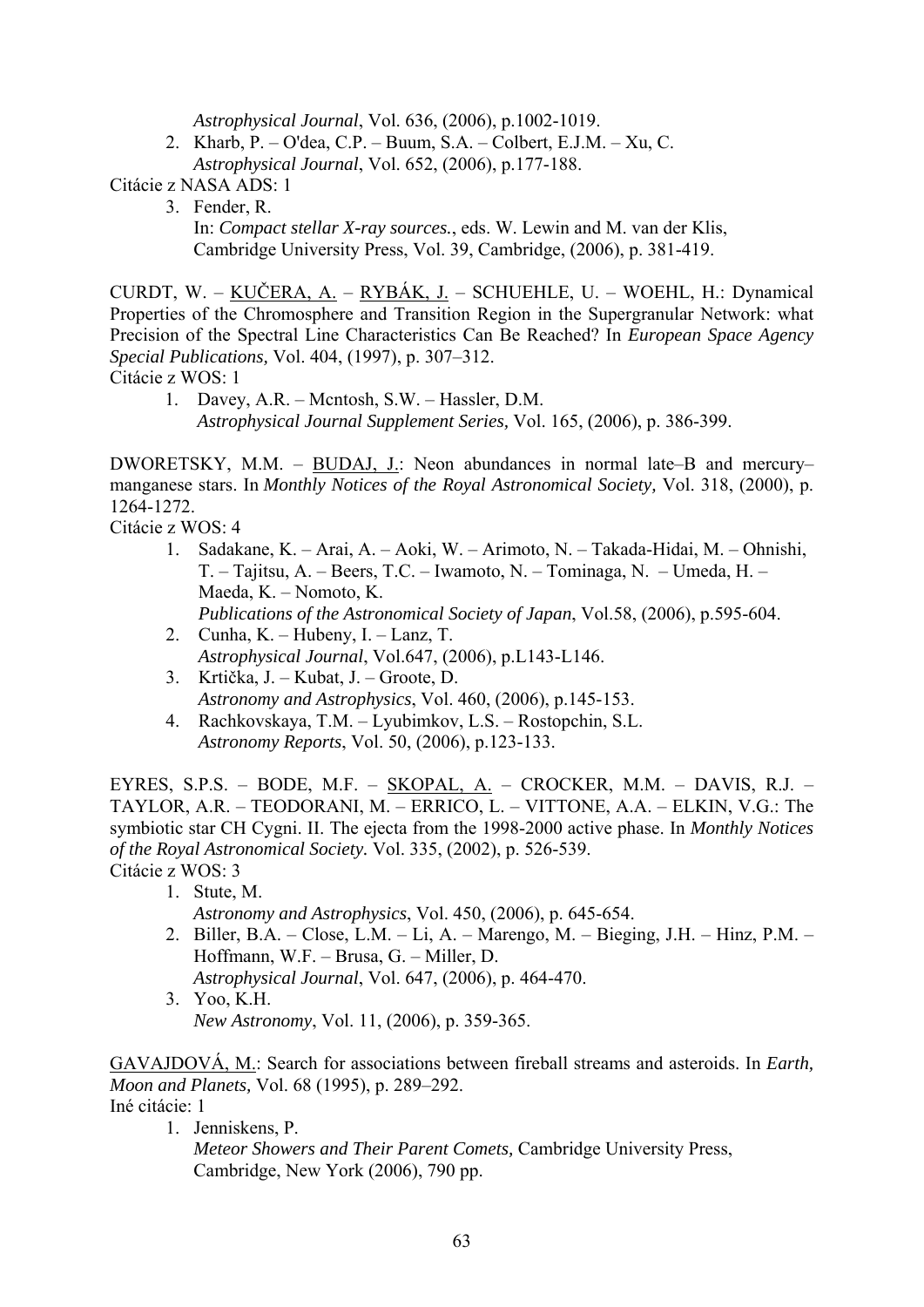GORANSKIJ, V.P. – SHUGAROV, S.Y. – KATYSHEVA, N.A. – SHEMMER, O. – RETTER, A. – CHOCHOL, D. – PRIBULLA, T.: Orbital period and oscillations in V723 Cassiopeiae. In *Information Bulletin on Variable Stars.* No. 4852, (2000), p. 1-4. Citácie z WOS: 1

1. Iijima, T.

*Astronomy and Astrophysics*, Vol. 451, (2006), p. 563-580.

HANSLMEIER, A. – KUČERA, A. – RYBÁK, J. – NEUNTEUFEL, B. – WOEHL, H.: Dynamics of the upper solar photosphere. In *Astronomy and Astrophysics*, Vol. 356, (2000), p. 308–314.

Citácie z WOS: 1

 1. Janssen, K. – Cauzzi, G. *Astronomy and Astrophysics*, Vol. 450, (2006), p. 365-374.

HRIC, L. – PETRÍK, K. – URBAN, Z. – NIARCHOS, P. – ANUPAMA, G.C.: The problem of the high mass of the hot component in the recurrent nova T Coronae Borealis solved after 38 years. In *Astronomy and Astrophysics*. Vol. 339, (1998), p. 449-456. Citácie z WOS: 1

1. Gromadzki, M. – Mikolajewski, M. – Tomov, T. – Bellas-Velidis, I. – Dapergolas, A. – Galan, C.  *Acta Astronomica*, Vol. 56 (1), (2006), p. 97-125.

HRIC, L. – PETRÍK, K. – NIARCHOS, P. – VELIČ, Z. – GÁLIS, R.: YY Her – secondary eclipses in the system revealed. In *Information Bulletin on Variable Stars* No. 5046, 1–4. Citácie z WOS: 1

 1. Formiggini, L. – Leibowitz, E.M.  *Monthly Notices of the Royal Astronomical Society*, Vol. 372, (2006), p. 1325- 1332.

CHOCHOL, D. – GRYGAR, J. – PRIBULLA, T. – KOMŽÍK, R. – HRIC, L. – ELKIN, V.: The expansion of the envelope of Nova V 1974 Cygni and the distance problem. In *Astronomy and Astrophysics*. Vol. 318, (1997), p. 908–924. Citácie z WOS: 3

- 1. Hachisu, I. Kato, M. *Astrophysical Journal Supplement Series*, Vol. 167, (2006), p. 59-80.
- 2. Skopal, A. Vittone, A.A. Errico, L. Otsuka, M. Tamura, S. Wolf, M. Elkin, V.G. *Astronomy and Astrophysics*, Vol. 453, (2006), p. 279-293.
- 3. Corradi, R.L.M.  *New Astronomy Reviews*, Vol. 49, (2006), p. 607-612.

CHOCHOL, D. – HRIC, L. – URBAN, Z. – KOMŽÍK, R. – GRYGAR, J. – PAPOUŠEK, J.: Spectroscopic and photometric behaviour of Nova Cygni 1992 in the first nine months following outburst. In *Astronomy and Astrophysics.* Vol. 277, (1993), p. 103-113. Citácie z WOS: 1

 1. Kato, M. – Hachisu, M. *Astrophysical Journal Supplement Series*, Vol. 167, (2006), p. 59-80.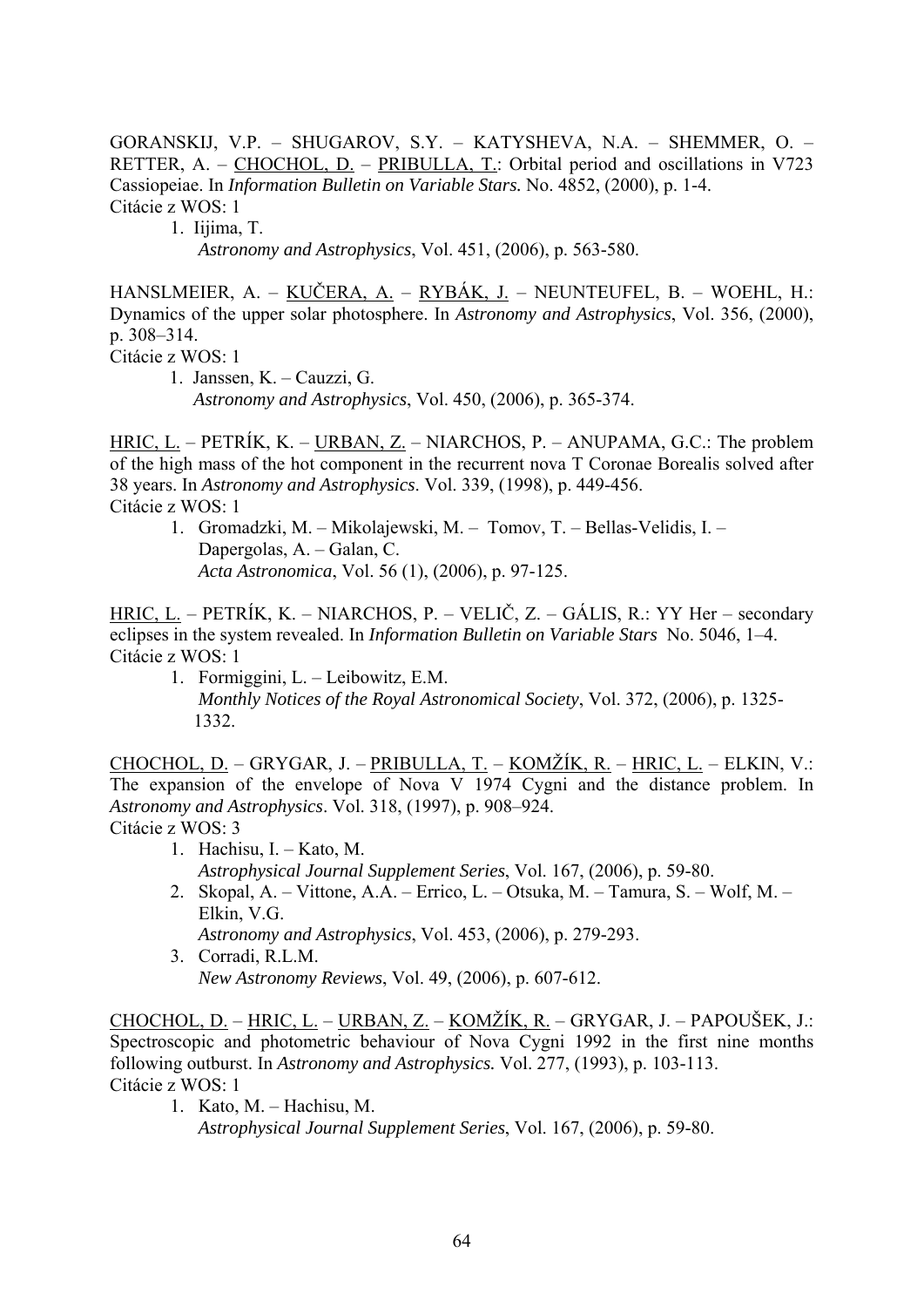CHOCHOL, D. – JUZA, K. – ZVERKO, J. – ŽIŽŇOVSKÝ, J. – MAYER, P.: Light-time effect in AR Aur. In *Bulletin of the Astronomical Institutes of Czechoslovakia.* Vol. 39, (1988), p. 69-73. Citácie z WOS: 1

 1. Hubrig, S – Gonzalez, J.F. – Savanov, I. – Scholler, M – Ageorges, N. – Cowley,  $C.R. -$  Wolff, B. *Monthly Notices of the Royal Astronomical Society,* Vol. 371, (2006) p. 1953- 1958.

CHOCHOL, D. – KATYSHEVA, N.A. – PRIBULLA, T. – SCHMIDTOBREICK, L. – SHUGAROV, S.Y. – ŠKODA, P. – ŠLECHTA M. – VITTONE, A.A. – VOLKOV, I.M.: Photometric and spectroscopic variability of the slow nova V475 Sct (Nova Scuti 2003). In *Contributions of the Astronomical Observatory Skalnaté Pleso*. Vol. 35, (2005), p. 107-129. Citácie z WOS: 3

- 1. Kawabata, K.S. Ohyama, Y. Ebizuka, N. Takata, T. Yoshida, M. Isogai, M. – Norimoto, Y. – Okazaki, A. – Saitou, M.S. *Astronomical Journal*, Vol. 132, (2006), p. 433-442.
- 2. Stringfellow, G.S. Walter, F.M.  *Astrophysics and Space Sciences,* Vol. 304, (2006), p. 401-403.
- 3. Skopal, A. *Astronomy and Astrophysics*, Vol. 457, (2006), p. 1003-1010.

CHOCHOL, D. – MAYER, P.: Binaries with invisible massive components. In Exotic stars as challenges to evolution, eds. C.A.Tout, W.Van Hamme, *ASP Conference Series.* Vol. 279, San Francisco, (2002), p. 143-148. Iné citácie: 1

1. Eggleton,P. *Evolutionary processes in binary and multiple stars*, Cambridge University Press, (2006), p. 1-322.

CHOCHOL, D. – PRIBULLA, T.: Photometric study of Nova Cas 1995. In *Contributions of the Astronomical Observatory Skalnaté Pleso*. Vol. 27, (1997), p. 53–69. Citácie z WOS: 2

- 1. Skopal, A. Vittone, A.A. Errico, L. Otsuka, M. Tamura, S. Wolf, M. Elkin, V.G.
- *Astronomy and Astrophysics*,Vol. 453, (2006), p. 279-293. 2. Iijima, T. *Astronomy and Astrophysics*,Vol. 451, (2006), p. 563-580.

CHOCHOL, D. – PRIBULLA, T. – ROVITHIS-LIVANIOU, H. – ROVITHIS, P. – KRANIDIOTIS, A.: Photometric study of the eclipsing binary EG Cep. In *Contributions of the Astronomical Observatory Skalnaté Pleso*. Vol. 28, (1998), p. 51-62. Citácie z WOS: 1

 1. Malkov, O.Y. – Oblak, E. – Snegireva, E.A. – Torra, J. *Astronomy and Astrophysics*,Vol. 446, (2006), p. 785-789.

CHOCHOL, D. – RUŠIN, V. – KULČÁR, L. – VANÝSEK, V.: Emission features in the solar corona after the perihelion passage of Comet 1979 XI. In *Astrophysics and Space Science*, Vol. 91, (1983), p. 71–77. Iné citácie: 1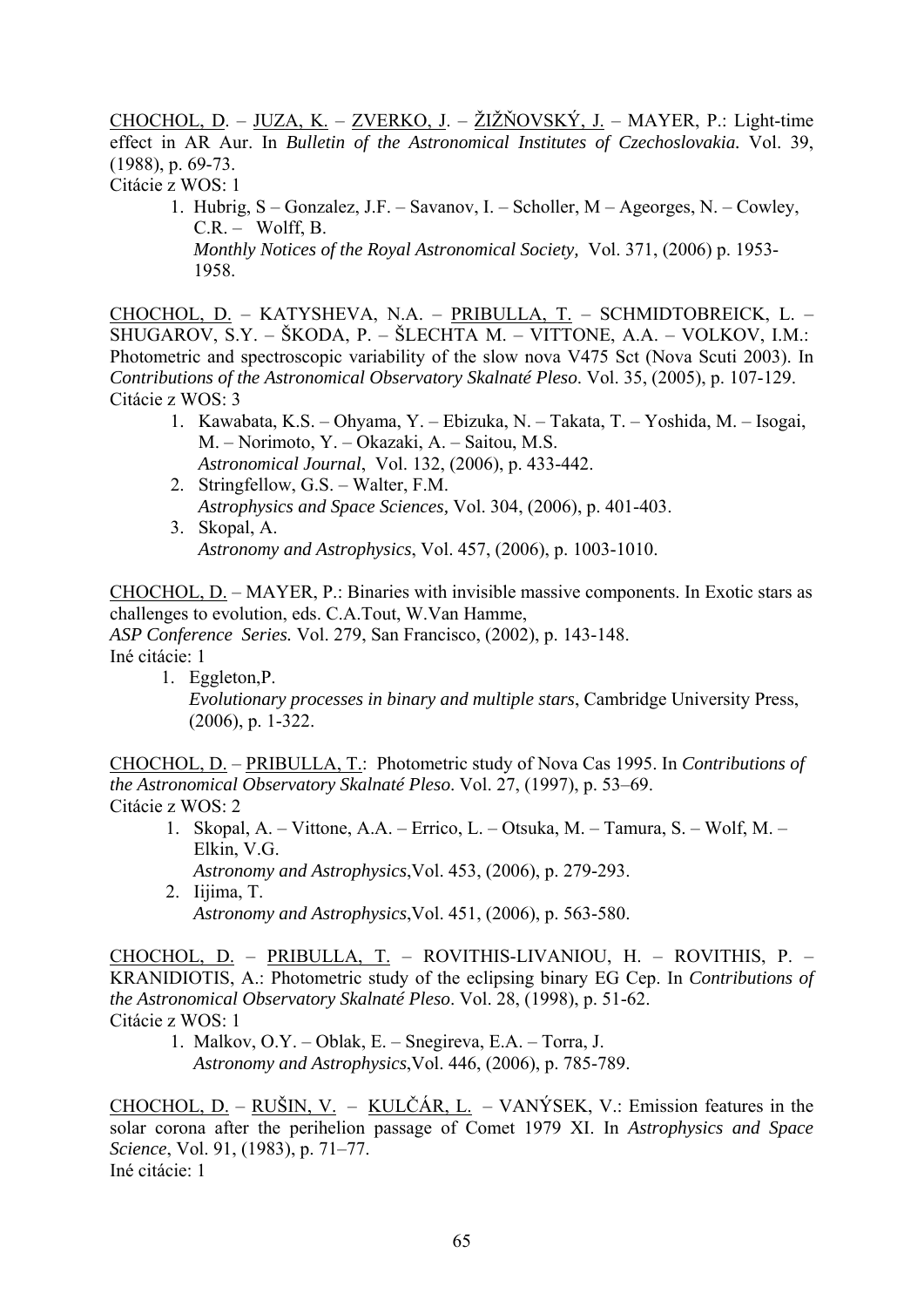1. Huebner, W.F. – Benkhoff., J. – Capria, M.T. – Coradini, A. – De Sanctis, C. – Orosei, R. – Prialnik, D. *Heat and gas diffusion in comet nuclei,* International Space Science Institute Scientific Report, SR-004, (2006), p. 1-258.

KHALACK, V. – ZVERKO, J. – ŽIŽŇOVSKÝ, J.: Structure of the magnetic field in the Ap star HD187474. In *Astronomy and Astrophysics.* Vol. 403, (2003), p. 179-185. Citácie z WOS: 1

 1. Braithwaite, J. – Nordlund, A. *Astronomy and Astrophysics*, Vol. 450, (2006), p. 1077-1095.

KHOKHLOVA, V.L – ZVERKO, J. – ŽIŽŇOVSKÝ, J. – GRIFFIN, E.: Chemical composition of the components A and B of the Hg-Mn chemically peculiar eclipsing SB2 star AR Aur. In *Astronomy Letters.* Vol. 21, (1995), p. 818-834. Citácie z WOS: 1

 1. Hubrig, S. – Gonzalez, J.F. – Savanov, I. – Scholler, M – Ageorges, N. – Cowley, C.R. – Wolff, B. *Monthly Notices of the Royal Astronomical Society,* Vol. 371, (2006) p. 1953- 1958.

KLAČKA, J. – PITTICH, E.M.: Origin of Taurid meteor stream. In *Planetary and Space Sciences,* Vol. 46, (1998), p. 881-886.

- Citácie z NASA ADS: 1
	- 1. Dubietis, A. Arlt, R.

*WGN, Journal of the International Meteor Organization,* Vol. 34, (2006), p. 3–6.

KNOŠKA, Š.: Rotational motions of sunspots. In *Bulletin of the Astronomical Institutes of Czechoslovakia,* Vol. 26, (1975), p. 151-158.

Citácie z WOS: 1

1. Tian, L. – Alexander, D.  *Solar Physics,* Vol. 233, (2006), p. 29-43.

KNOŠKA, Š.: Distribution of Flare Activity on the Solar Disk in the Years 1937-1976. In *Contribution of the Astronomical Observatory Skalnaté Pleso*, Vol.13, (1985), p.217-224. Citácie z WOS: 1

1. Joshi, B. – Pant, P. – Manoharan, P.K. *Astronomy and Astrophysics*, Vol. 452, (2006), p. 647-650.

KNOŠKA, Š. – PETRÁŠEK, J.: Chromospheric Flare Activity in SOLAR-CYCLE-20. In *Contribution of the Astronomical Observatory Skalnaté Pleso*, Vol.12, (1984) p.165-214. Citácie z WOS: 1

1. Atac,  $T. - Oz$ guc, A.  *Solar Physics,* Vol. 233, (2006), p.139-153.

KOCIFAJ, M.: Analytical solution of the extended single–body problem and its application, In *Contributions of the Astronomical Observatory Skalnaté Pleso,* Vol. 32 (2002), p. 25–38. Iné citácie: 1

1. Sharma, S.K. – Sommerford, D.J.  *Light Scattering by Optically Soft Particles: Theory and Applications,* Springer Praxis Books, (2006), pp. 195.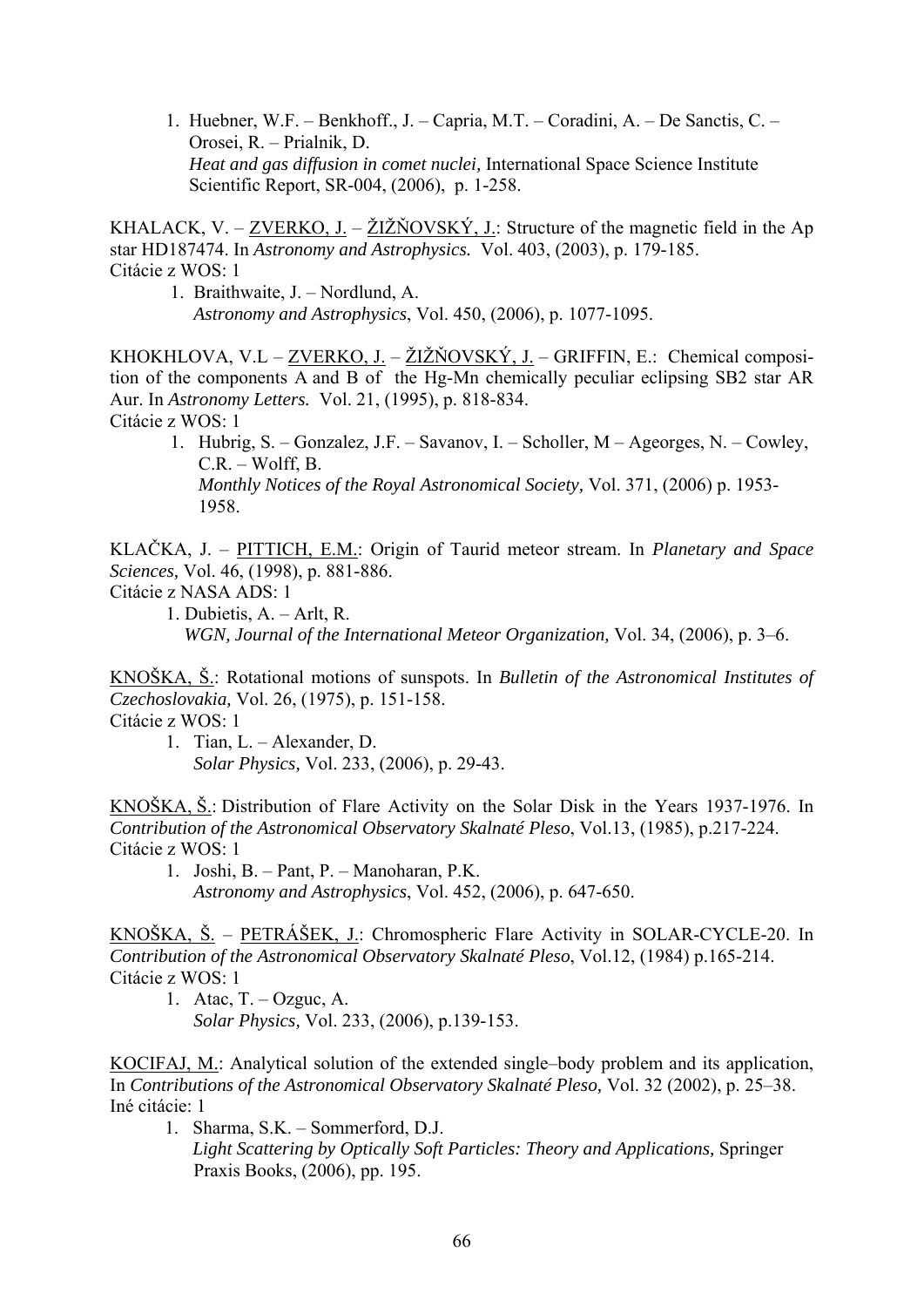KOCIFAJ, M.: Interstellar dust extinction problem: benchmark of (semi)analytic approaches and regularization method. In *Contribution of the Astronomical Observatory Skalnaté Pleso,* Vol. 34 (2004), p. 141–156.

Iné citácie: 2

- 1. Sharma, S.K. Sommerford, D.J.  *Light Scattering by Optically Soft Particles: Theory and Applications,* Springer Praxis Books, (2006), pp. 195.
- 2. Petržala, J. Klačka, J.  *Meteorické správy,* Vol. 27 (2006), p. 74–82.

KOCIFAJ, M. – DRŽÍK, M.: Retrieving the size distribution of microparticles by scanning the diffraction halo with a mobile ring–gap detector. In *Journal of Aerosol Science,* Vol. 28 (1997), p. 797–804.

Citácie z WOS: 1

 1. Veihelmann, B. – Konert, M. - van der Zande, W.J. *Applied Optics*, Vol. 45 (2006), p. 6022–6029.

KOCIFAJ, M. – HORVATH, H.: Inversion of extinction data for irregularly shaped particles. In *Atmospheric Environment,* Vol. 39 (2005), p. 1481–1495. Citácie z WOS: 2

- 1. Veihelmann, B. Konert, M. van der Zande, W.J. *Applied Optics*, Vol. 45 (2006), p. 6022–6029.
- 2*.* Tsai, Y.I. Chen, Ch.L. *Atmospheric environment,* Vol. 40 (2006), p. 4751–4763.

KOCIFAJ, M. – HORVATH, H.: Retrieval of size distribution for urban aerosols using multispectral optical data. In *Journal of Physics: Conference Series,* Vol. 6 (2005), p. 97–102. Citácie zo SCOPUS: 1

 1. Delu, P. – Zengzhou, H. – Zhaobo, S. – Fang, G. – Yan, B. *Proceedings of SPIE - The International Society for Optical Engineerin, (2005),* p. 5979.

Iné citácie: 1

 2. Zengzhou, H. – Delu, P. – Zhaobo, S. – Fang, G. *Acta Oceanologica Sinica,* Vol. 28 (2006), p. 32–38.

KOCIFAJ, M. – HORVATH, H. – JOVANOVIĆ, O. – GANGL, M.: Optical properties of urban aerosols in the region Bratislava-Vienna I. Methods and tests. In: *Atmospheric Environment,* Vol. 40 (2006), p. 1922–1934. Iné citácie: 1

 1. Bing, D. – Xiangdong, L. – Heming, Ch. *Journal on Nantong University (Natural Science)*, Vol. 5 (2006), p. 5–8.

KOCIFAJ, M. – KAPIŠINSKÝ, I. – KUNDRACÍK, F.: Optical effects of irregular cosmic dust particle U2015 B10. In *Journal of Quantitative Spectroscopy and Radiative Transfer,* Vol. 63 (1999), p. 1–14.

Iné citácie: 2

- 1. Klačka, J. Kómar, L.  *Meteorické správy,* Vol. 27 (2006), p. 65–73.
- 2. Petržala, J. Klačka, J.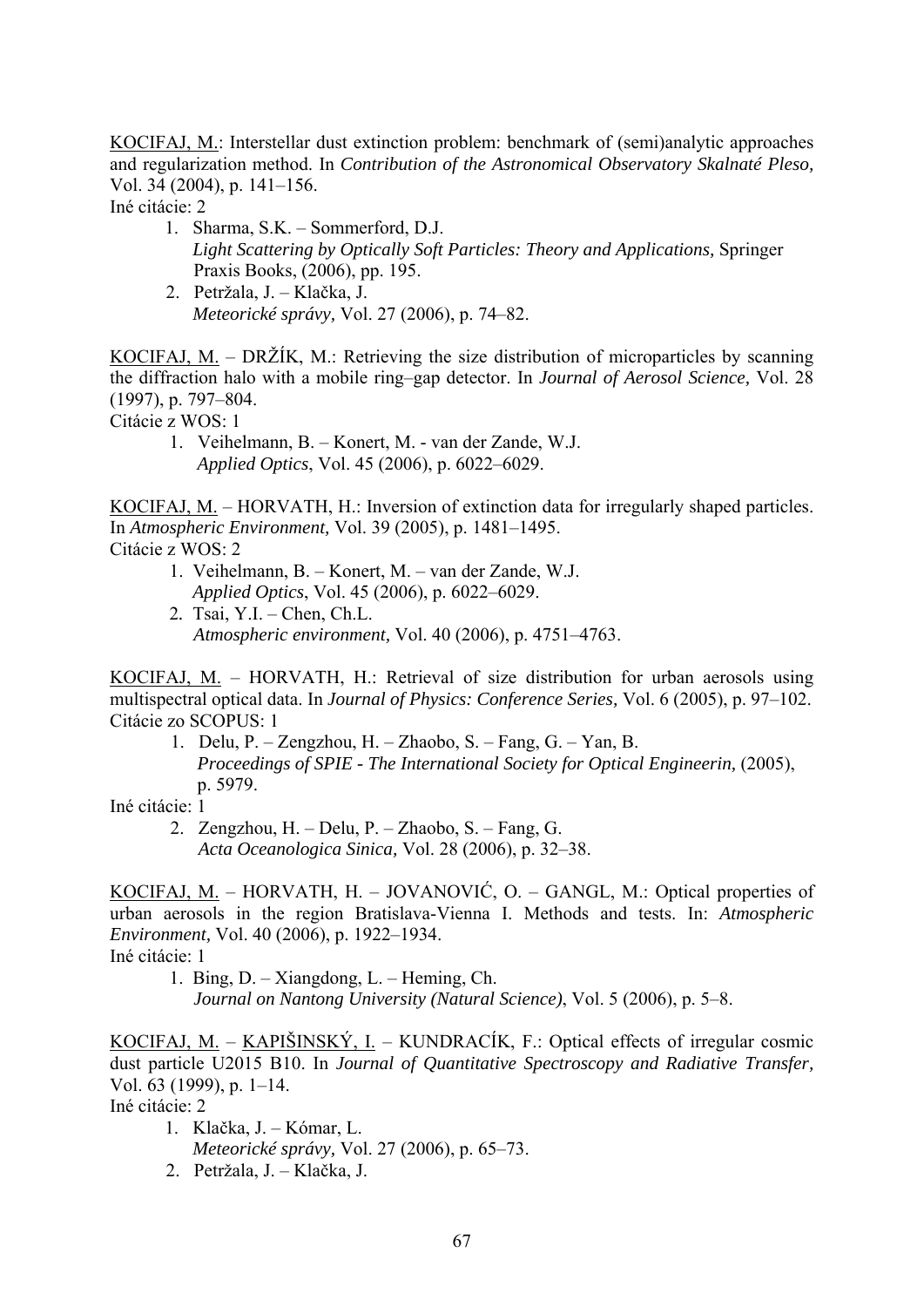*Meteorické správy,* Vol. 27 (2006), p. 74–82.

KOUTCHMY, O. – KOUTCHMY, S. – NITSCHELM, CH. – SÝKORA, J. – SMARTT, R.N.: Image processing of coronal pictures. In *Solar and stellar coronal structure and dynamics;* Proceedings of the Ninth Sacramento Peak Summer Symposium*,* Sunspot, NM, (1988), p. 256-266.

Citácie z NASA ADS: 1

- 1. Morgan, H. Habbal, S.R. Woo, R.
	- *Solar Physics,* Vol. 236, (2006), p. 263-272.

Iné citácie: 1

 2. Druckműller, M. – Rušin, V. – Minarovjech, M. *Contribution of the Astronomical Observatory Skalnaté Pleso,* Vol. 36, (2006), 131-148.

KREINER, J.M. – PAJDOSZ, G. – TREMKO, J. – ZOLA, S.: Investigation of the semidetached eclipsing binary RZ Draconis. In *Astronomy and Astrophysics*. Vol.285, (1994), p. 459-466. Citácie z WOS: 2

- 1. Niarchos, P.G. *Astrophysical Journal Supplement Series*, Vol.304, (2006), p.387-390.
- 2. Sarro, L.M. Sanchez-Fernandez, C. Gimenez, A. *Astronomy and Astrophysics*, Vol.446, (2006), p. 395-402.

KREINER, J.M. – TREMKO, J.: Peculiarities of some beta Lyrae-type stars and the need for their further investigation. In *Information Bulletin on Variable stars*. No.1446, (1978), p.1-4. Citácie z NASA ADS: 1

 1. Gurol, B. – Muyesseroglu, Z. – Ozdemir, T. *Astronomische Nachrichten*, Vol.327, (2006), p. 698-704.

KREINER, J.M. – TREMKO, J.: Further investigation of the eclipsing binary CQ Cephei with Wolf-Rayet component. In *Bulletin Abastumani Astrophysical Observatory*. Vol.58, (1985), p.35-44.

Iné citácie: 1

 1. Kartasheva, T.A. - Svechnikov, M.A. *Bulletin of the Special Astrophysical Observatory*, Vol.59, (2006), p. 62-91.

KREINER, J.M. – TREMKO, J.: Period changes and the distortion of the light curve of the eclipsing variable CQ Cep with a W-R component. In *Bulletin of the Astronomical Institutes Czechoslovakia*. Vol. 34, (1985), p. 341-348. Iné citácie: 1

 1. Kartasheva, T.A. - Svechnikov, M.A. *Bulletin of the Special Astrophysical Observatory*, Vol.59, (2006), p.62-91.

KRESÁK, Ľ.: Multiple fall of Pribram meteorites photographed. V. The association of the Pribram fall with the Sigma Leonid stream. *Bulletin of the Astronomical Institutes of Czechoslovakia.* Vol. 14 (1963), p. 49–52.

Iné citácie: 1

- 1. Jenniskens, P.
	- *Meteor Showers and Their Parent Comets,* Cambridge Univ. Press, Cambridge, New York (2006), 790 pp.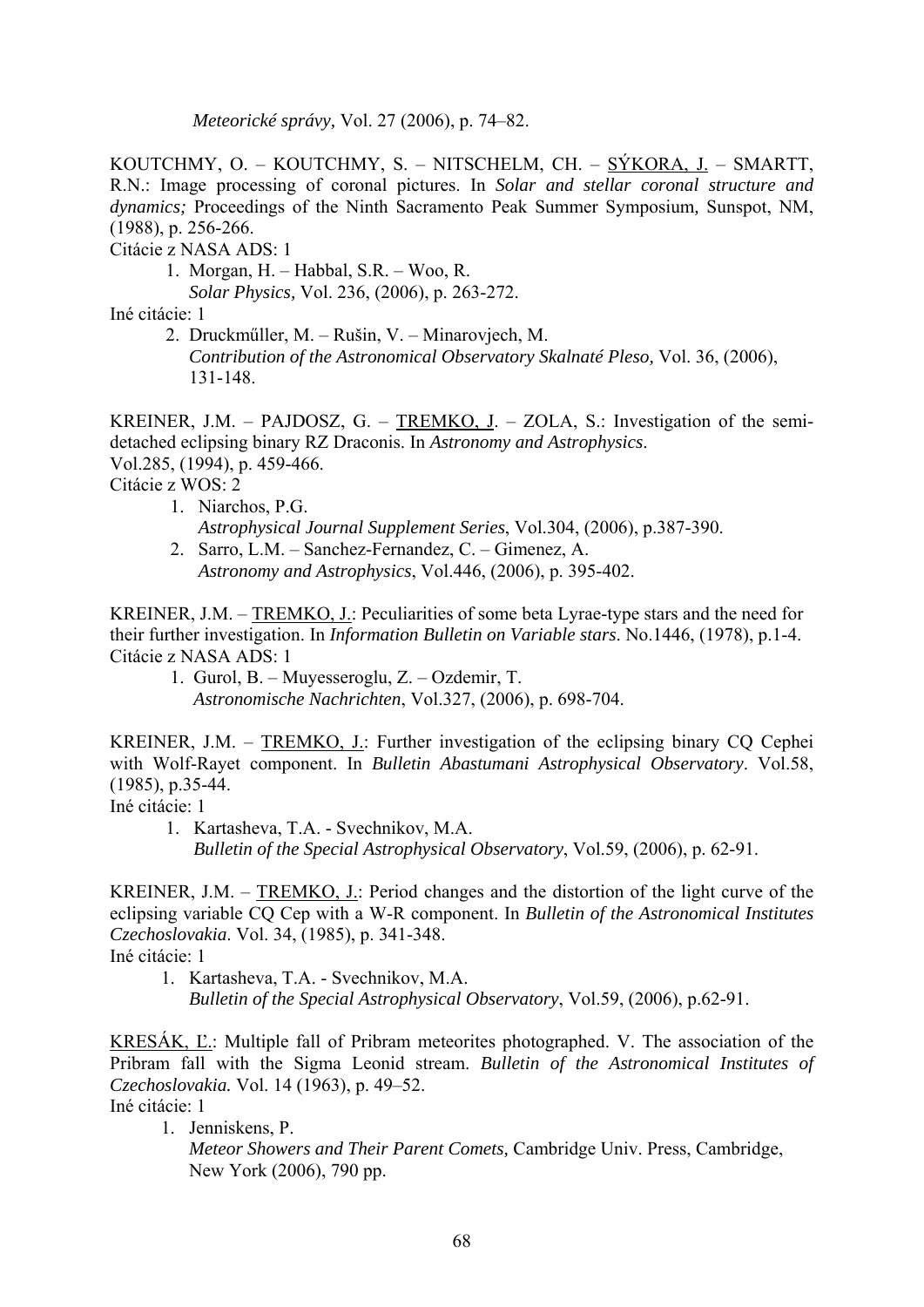KRESÁK, Ľ.: Short-period comets at large heliocentric distances. In *Bulletin of the Astronomical Institutes of Czechoslovakia,* Vol. 24 (1973), p. 264–283. Iné citácie: 1

 1. Jenniskens, P. *Meteor Showers and Their Parent Comets,* Cambridge Univ. Press, Cambridge, New York (2006), 790 pp.

KRESÁK, Ľ.: The outbursts of periodic comet Tuttle-Giacobinni-Kresák. In *Bulletin of the Astronomical Institutes of Czechoslovakia,* Vol. 25 (1974), p. 293–304. Iné citácie: 1

1. Jenniskens, P.

 *Meteor Showers and Their Parent Comets,* Cambridge Univ. Press, Cambridge, New York (2006), 790 pp.

KRESÁK, Ľ.: Orbital evolution of the dust streams released from comets. In *Bulletin of the Astronomical Institutes of Czechoslovakia,* Vol. 27 (1976), p. 35–46. Iné citácie: 1

1. Jenniskens, P.

 *Meteor Showers and Their Parent Comets,* Cambridge Univ. Press, Cambridge, New York (2006), 790 pp.

KRESÁK, Ľ.: Cometary dust trails and meteor storms. In *Astronomy and Astrophysics.* Vol. 279 (1993), p. 535–538.

Citácie z WOS: 1

 1. Harmon, J.K. – Nolan, M.C. – Margot, J.L. – Campbell, D.B. – Benner, L.A.M. – Giorgini, J.D.

*Icarus,* Vol. 184 (2006), p. 285–288.

Iné citácie: 1

2. Jenniskens, P.

 *Meteor Showers and Their Parent Comets,* Cambridge Univ. Press, Cambridge, New York (2006), 790 pp.

KRESÁK, Ľ.: Meteor storms. In *Meteoroids and their Parent Bodies*, eds. I. Williams and J. Štohl, Polygrafia SAV, (1993), p. 147–156. Iné citácie: 1

 1. Jenniskens, P. *Meteor Showers and Their Parent Comets,* Cambridge Univ. Press, Cambridge, New York (2006), 790 pp.

KRESÁK, Ľ. – KRESÁKOVÁ, M.: The mass loss rates of periodic comets. In *Proceedings Symposium On Diversity and Similarity of Comets,* ESA SP 278 (1987), p. 735–744. Iné citácie: 1

1. Jenniskens, P.

 *Meteor Showers and Their Parent Comets,* Cambridge Univ. Press, Cambridge, New York (2006), 790 pp.

KRESÁK, Ľ. – KRESÁKOVÁ, M.: The absolute magnitudes of periodic comets I. In *Bulletin of the Astronomical Institutes of Czechoslovakia,* Vol. 40 (1989), p. 269–284. Citácie z WOS: 1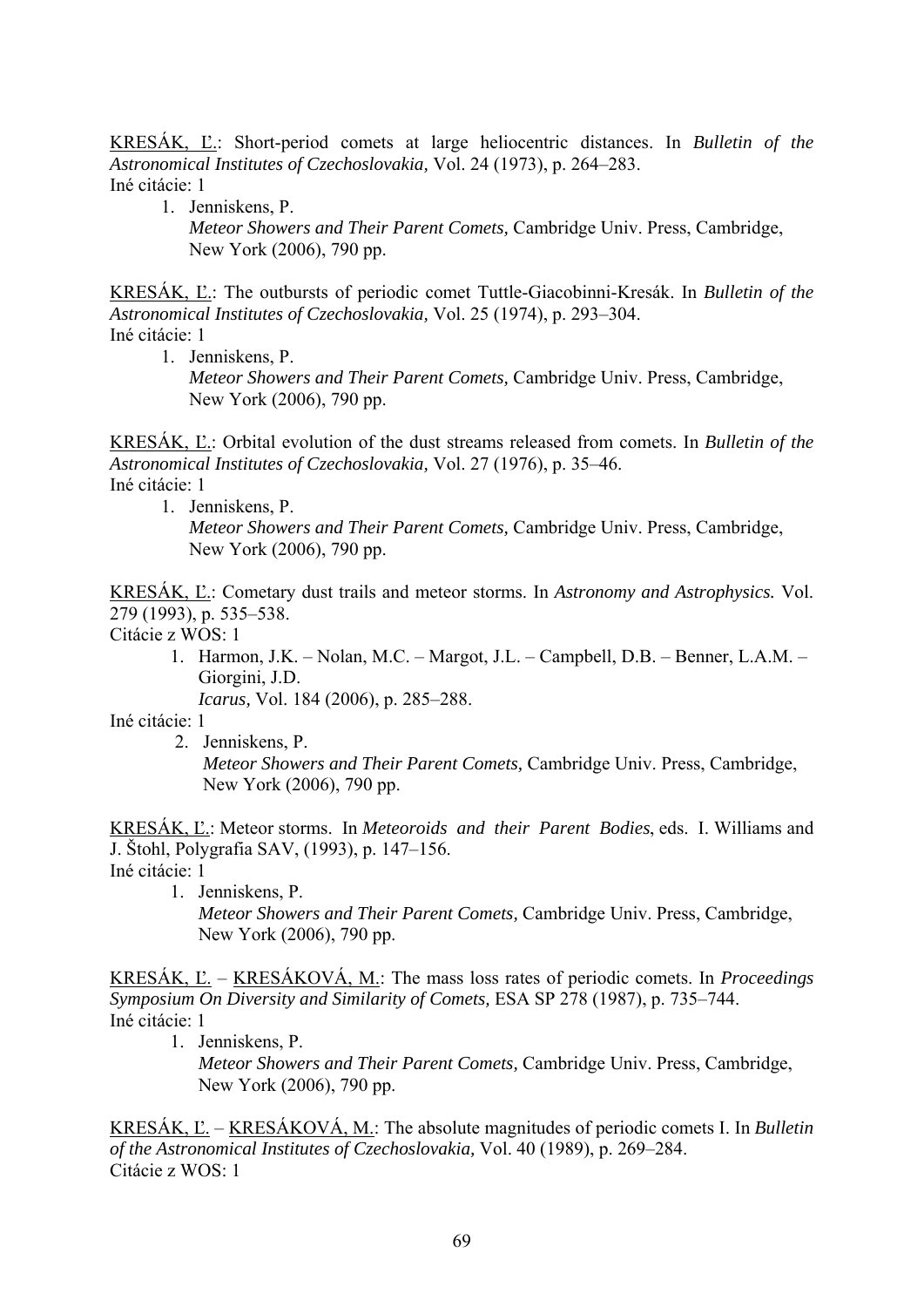1. Fernandez, J.A. – Morbidelli, A. *Icarus*, Vol. 185 (2006), p. 211–222.

KRESÁK, Ľ. – KRESÁKOVÁ, M.: The absolute magnitude of periodic comets II. In *Bulletin of the Astronomical Institutes of Czechoslovakia,* Vol. 41 (1990), p. 1–17. Iné citácie: 1

1. Jenniskens, P.

 *Meteor Showers and Their Parent Comets,* Cambridge Univ. Press, Cambridge, New York (2006), 790 pp.

KRESÁK, Ľ. – KRESÁKOVÁ, M.: Updating of the catalogue of absolute magnitudes of periodic comets. In *Planetary and Space Science,* Vol. 42 (1994), p. 199–204. Citácie z WOS: 1

 1. Fernandez, J.A. – Morbidelli, A. *Icarus*, Vol. 185 (2006), p. 211–222.

KRESÁK, Ľ. – PITTICH, E.M.: The intristic number density of active long-period comets in the inner solar system. *Bulletin of the Astronomical Institutes of Czechoslovakia,* Vol. 29, (1978), p. 299–309.

Iné citácie: 1

1. Aduschkin, V.V. – Nemchikov, I.V.

 *Katastroficheskie vozdejstvia kosmicheskich tel.* Eds., Moskva, Akademkniga, (2005), pp. 310, ISBN 5-94628-248-4.

KRESÁK, Ľ. – PORUBČAN, V.: The dispersion of meteors in meteor streams. I.The size of the radiant areas*.* In *Bulletin of the Astronomical Institutes of Czechoslovakia,* Vol. 21 (1970), p. 153–170.

Iné citácie: 1

1. Kaňuchová, Z. *Meteorické správy SAS,* Vol. 27 (2006), p. 9–18.

KRESÁKOVÁ, M.: The magnitude distribution meteors in meteor streams. In *Contributions of the Astronomical Observatory Skalnaté Pleso*, Vol. 3 (1966), p. 75–109. Iné citácie: 1

1. Jenniskens, P.

 *Meteor Showers and Their Parent Comets,* Cambridge Univ. Press, Cambridge, New York (2006), 790 pp.

KRESÁKOVÁ, M.: Meteors of periodic comet Melish and the Geminids. In *Bulletin of the Astronomical Institutes of Czechoslovakia* Vol. 25 (1974), p. 20–33. Iné citácie: 1

1. Jenniskens, P.

 *Meteor Showers and Their Parent Comets,* Cambridge Univ. Press, Cambridge, New York (2006), 790 pp.

KRESÁKOVÁ, M.: Associations between ancient comets and meteor showers. In *Astronomy and Astrophysics*, Vol. 187 (1987), p. 935–936. Iné citácie: 1

1. Jenniskens, P.

*Meteor Showers and Their Parent Comets,* Cambridge Univ. Press, Cambridge,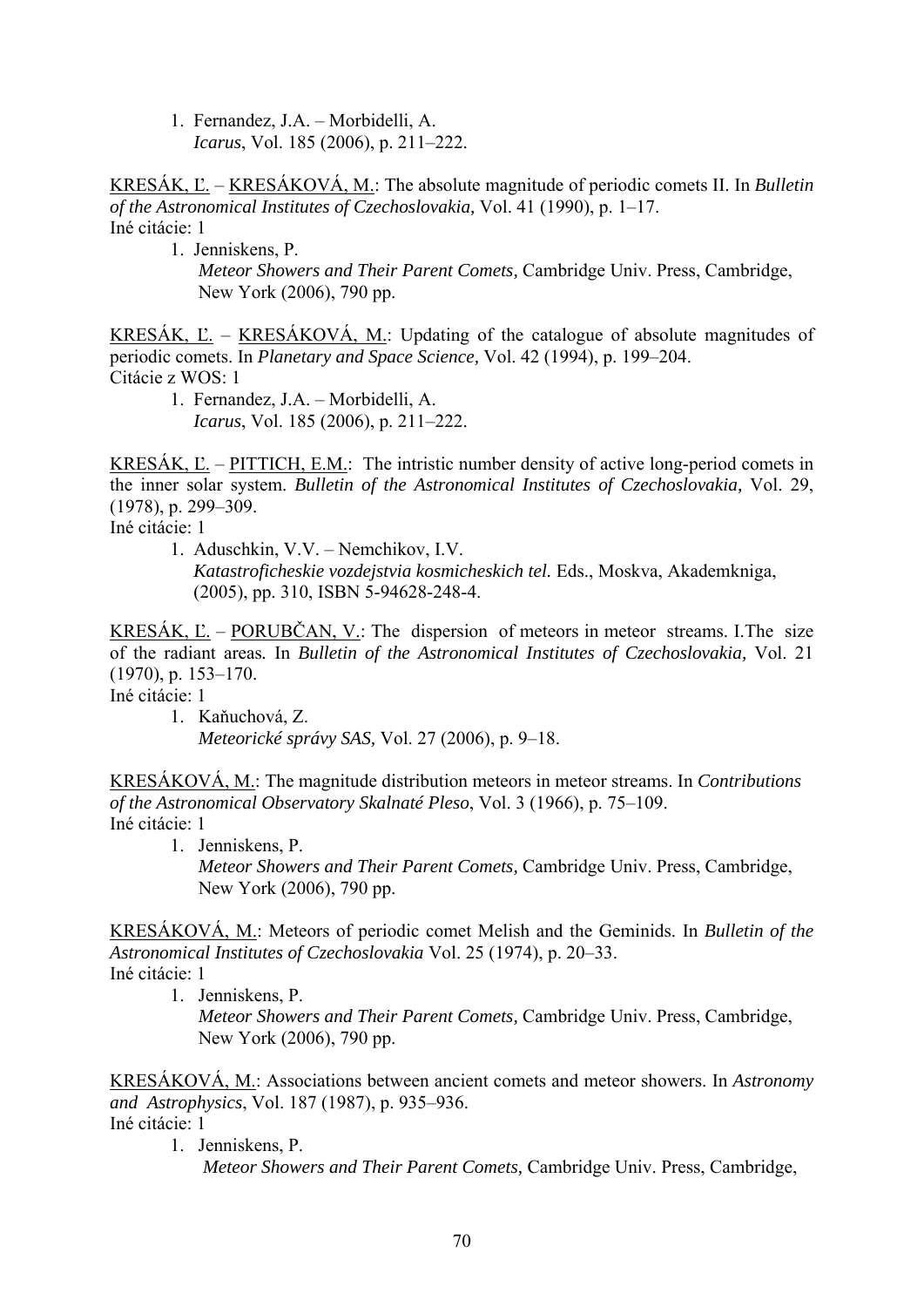New York (2006), 790 pp.

KŘÍŽ, S. – ARSENIJEVIČ, J. – GRYGAR, J. – HORN, J. – KOUBSKÝ, P. – PAVLOVSKI, K. – ZVERKO, J. – ŽĎÁRSKÝ, F.: Strongly interacting binary RX Cas. In *Bulletin of the Astronomical Institutes of Czechoslovakia*. Vol. 31, (1980), p. 284-292. Citácie z WOS: 1

1. Taranova, O.G. – Shenavrin, V.I. *Astronomy Letters*, Vol. 31, (2005), p. 598-611.

KUDELA, K. – RYBÁK, J. – ANTALOVÁ, A. – STORINI, M.: Time Evolution of Low Frequency Periodicities in Cosmic Ray Intensity. In *Solar Physics,* Vol. 205, (2002), p. 165– 175.

Citácie z WOS: 2

 1. Li, K. J. – Li, Q. X. – Su, T. W. – Gao, P. X. *Solar Physics,* Vol. 239, (2006), p. 493–501. 2. Mendoza, B. – Velasco, V.M. – Valdes-Galicia, J.F.

*Solar Physics,* Vol. 233, (2006), p. 319–330.

KUČERA, A.: Irregular rotation of the main sunspot in active region Hale 17 570 of 5-13 April 1981. In *Bulletin of the Astronomical Institutes of Czechoslovakia,* Vol. 33, (1982), p. 345-349.

Citácie z WOS: 1

1. Regnier, S. – Canfield, R.C.  *Astronomy and Astrophysics*, Vol. 451, (2006), p. 319-330

LANDI, R. – MORENO, G. – STORINI, M. – ANTALOVÁ, A.: Coronal mass ejections, flares, and geomagnetic storms. In *Journal of Geophysical Research*, (1998), Vol. 103, p. 20553–20560.

Citácie z WOS: 1

 1. Jing. J. – Song, H. - Abramenko, V. – Tan, C.Y. - Wang, H.M.  *The Astrophysical Journal*, Vol. 652, (2006), pp. 1796-1796

Citácie z NASA ADS: 1

 2. Abramenko, V.I. *ASP Conference Series*, Vol. 354, (2006), p.195

LETFUS, V. – KULČÁR, L. – SÝKORA, J.: On the possibility of identifying coronal holes on synoptic maps of the green corona. In *Solar and Interplanetary Dynamics*, D. Reidel Publ. Co., Dordrecht, (1980), p. 49-53.

Iné citácie: 1

 1. Badalyan, O.G. – Obridko, V.N. *Solar Physics,* Vol. 238, (2006), p. 271-292.

LINDBLAD, B.A. – NESLUŠAN, L. – SVOREŇ, J. – PORUBČAN, V.: The updated version of the IAU MDC database of photographic meteor orbits. In: *Meteoroids - ESA SP,*  Vol. 495**,** ed. B. Warmbein, ESA, Noordwijk, (2001), p. 73–75. Iné citácie: 1

1. Hajduková, M. jr. – Hajduk, A.

 *Contributions of the Astronomical Observatory Skalnaté Pleso,* Vol. 36 (2006), p. 15–25.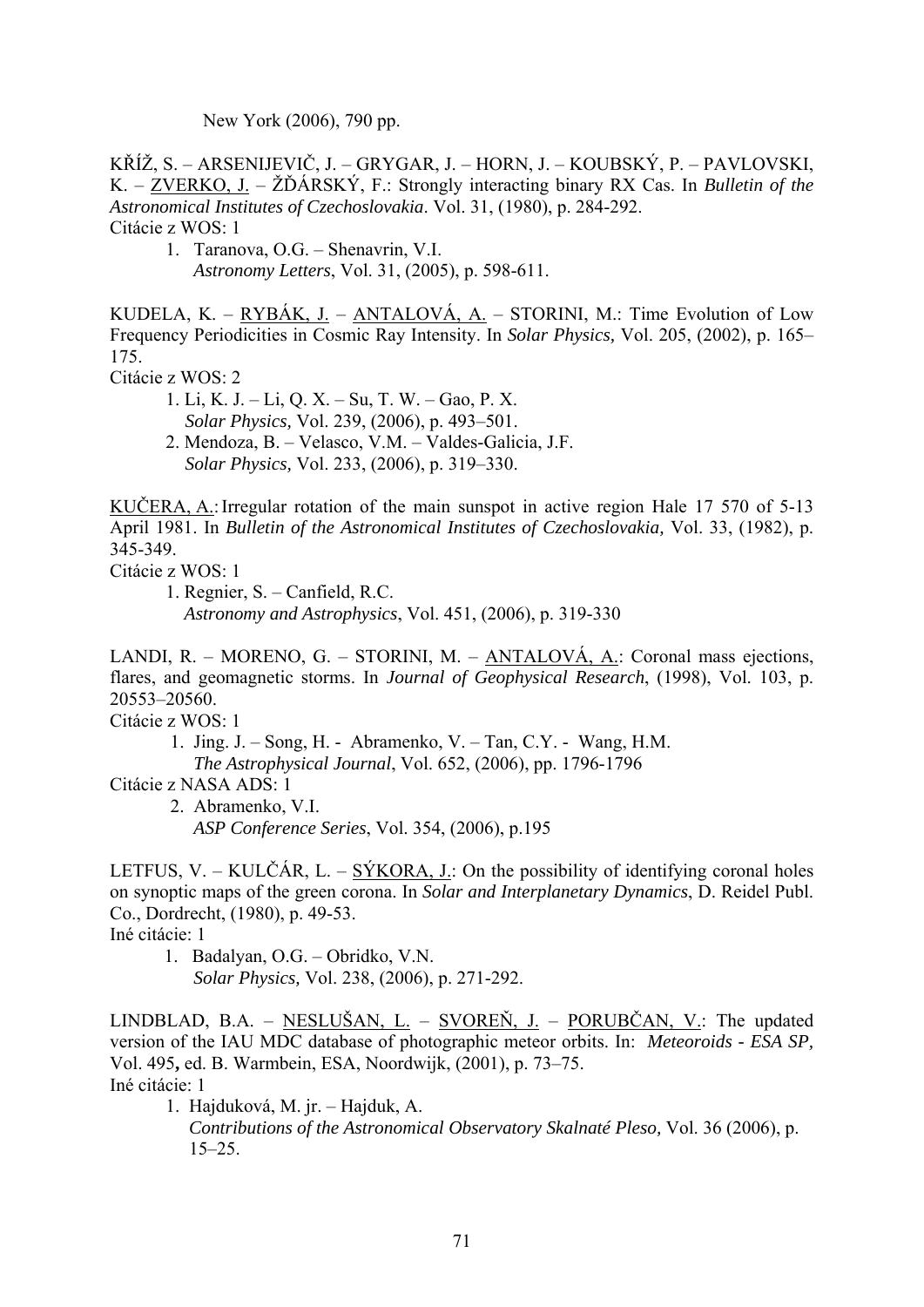LINDBLAD, B.A. – NESLUŠAN, L. – PORUBČAN, V. – SVOREŇ, J.: IAU Meteor Database of photographic orbits – version 2003. In *Earth, Moon and Planets*, Vol. 93 (2005), p. 249–260.

Citácie z WOS: 1

 1. Koten, P. – Spurný, P. – Borovička, J. – Evans, S. – Elliott, A. – Betlem, H. – Štork, R. – Jobse, K. *Meteoritics and Planetary Science,* Vol. 41 (2006), p. 1305–1320.

Iné citácie: 3

- 2. Gajdoš, Š. Kalmančok, D. Zigo, P. Kolény, P. Kornoš, L. Tóth, J. Galád, A. – Šebeň, M. – Világi, J. *Meteorické správy SAS,* Vol. 27 (2006), p. 83–89.
- 3. Hajduková, M. *Meteorické správy SAS,* Vol. 27 (2006), p. 19–24. 4. Jenniskens, P.
	- *Meteor Showers and Their Parent Comets,* Cambridge Univ. Press, Cambridge, New York (2006), 790 pp.

LINDBLAD, B.A. – PORUBČAN, V.: The orbit of the Lyrid meteor stream. *Bulletin of the Astronomical Institutes of Czechoslovakia*, Vol. 42 (1991), p. 354–359. Citácie z WOS: 1

 1. Jopek, T.J. – Rudawska, R. – Pretka-Ziomek, H. *Monthly Notices of the Royal Astronomical Society*, Vol. 371 (2006), p. 1367– 1372.

LINDBLAD, B.A.- PORUBČAN, V. –  $\text{STOHL}$ , J.: The orbit and mean radiant motion of the Leonid meteor stream. In *Meteoroids and their Parent Bodies*, eds. I. Williams and J. Štohl, Polygrafia SAV, (1993), 177–180.

Iné citácie: 1

1. Jenniskens, P.

 *Meteor Showers and Their Parent Comets,* Cambridge Univ. Press, Cambridge, New York (2006), 790 pp.

McINTOSH, B.A. – HAJDUK, A.: Comet Halley meteor stream – a new model. In *Monthly Notices of the Royal Astronomical Society,* Vol. 205 (1983), p. 931–943. Iné citácie: 1

 1. Jenniskens, P. *Meteor Showers and Their Parent Comets,* Cambridge Univ. Press, Cambridge, New York (2006), 790 pp.

MINAROVJECH, M. – RYBANSKÝ, M. – RUŠIN, V.: Time-Latitude Prominence and the Green Corona Distribution Over the Solar Activity Cycle. In *Proceedings of IAU Colloquium 167, New Perspectives on Solar Prominences*, Vol. 150, (1998), p. 484–487. Iné citácie: 1

 1. Shimojo, M. – Yokoyama, T. – Asai, A. – Nakajima, H. – Shibasaki K. *Publications of the Astronomical Society of Japan*, Vol. 58, (2006), p. 85–92.

MINAROVJECH, M. – RYBANSKÝ, M. – RUŠIN, V.: Prominences and the green corona over the solar activity cycle. In *Solar Physics*, Vol. 177, (1998), p. 357–364. Citácie z WOS: 1

1. Shimojo, M. – Yokoyama, T. – Asai, A. – Nakajima, H. – Shibasaki K.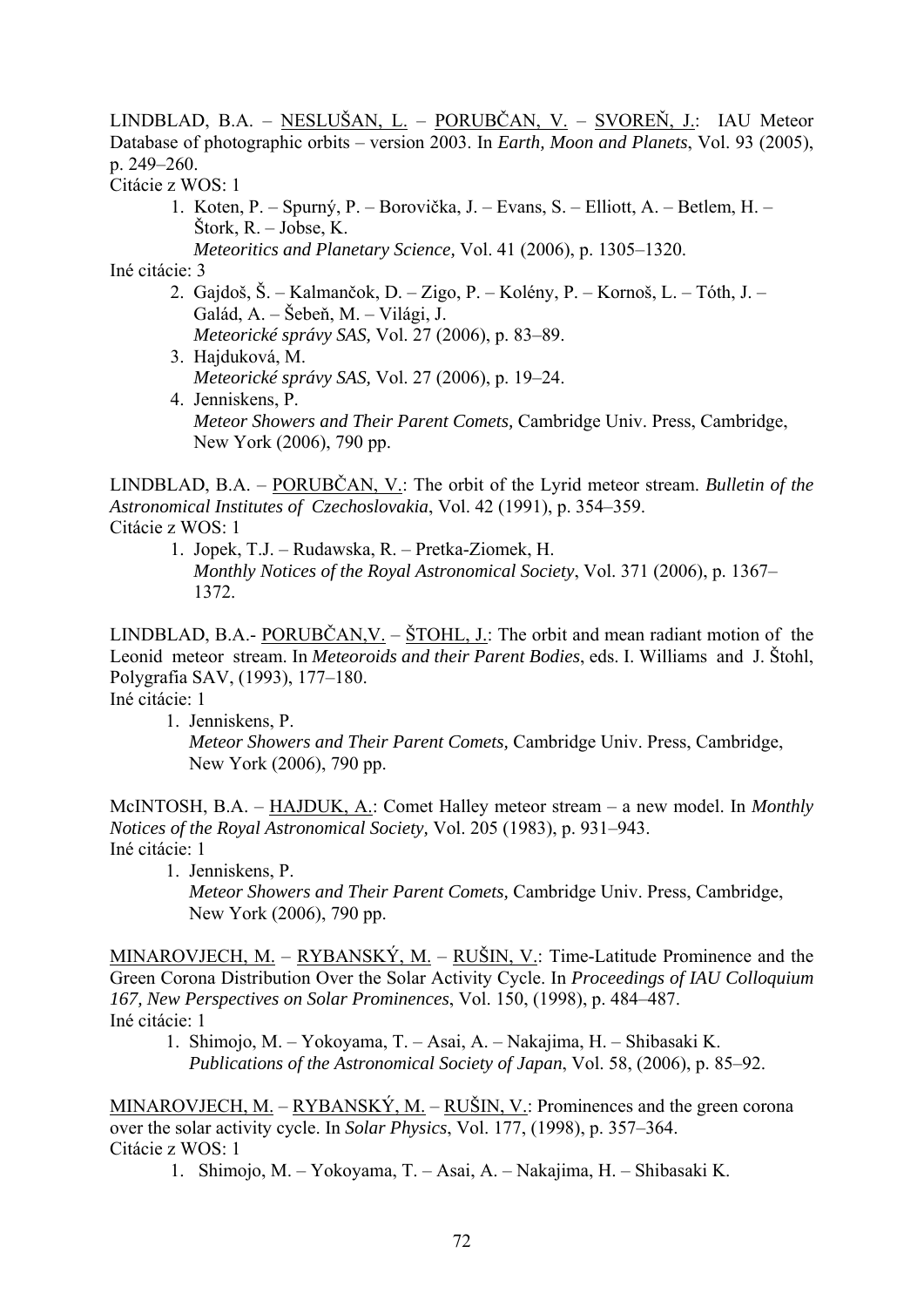*Publications of the Astronomical Society of Japan*, Vol. 58, (2006), p. 85–92.

NESLUŠAN, L.: Comets 14P/Wolf and D/1892 T1 as parent bodies of a common, alpha - Capricornids related, meteor stream. In *Astronomy and Astrophysics,* Vol. 351 (1999), p. 752– 758.

Citácie z NASA ADS: 2

- 1. Beech, M.
- *WGN Journal of the International Meteor Organization,* Vol. 34 (2006), p. 41–58. 2. Beech, M.

 *WGN Journal of the International Meteor Organization*, Vol. 34 (2006), p.104- 110

Iné citácie: 1

3. Jenniskens, P.

 *Meteor Showers and Their Parent Comets,* Cambridge Univ. Press, Cambridge, New York (2006), 790 pp.

NESLUŠAN, L.: On the global electrostatic charge of stars*.* In *Astronomy and Astrophysics,* Vol. 372 (2001), p. 913-915.

Citácie z WOS: 3

- 1. Reisenegger, A. Jofre, P. Fernandez, R. Kantor, E. *Astrophysical Journal,* Vol. 653 (2006), p. 568–572.
- 2. Morris S. *American Journal of Physics,* Vol. 74 (2006), p. 373–373.
- 3. Turyshev, S.G. Anderson, J.D. Nieto, M.M. *American Journal of Physics,* Vol. 74 (2006), p. 373–374.

NESLUŠAN, L.: Observed sizes of cometary nuclei. A summary*.* In *Contributions of the Astronomical Observatory Skalnaté Pleso,* Vol. 33 (2003), p. 5–20.

Citácie z NASA ADS: 1

 1. Alvarez-Candal, A. – Licandro, J. *Astronomy and Astrophysics,* Vol. 458 (2006), p. 1007- 1011.

NESLUŠAN, L. – JAKUBÍK, M.: Some characteristics of the outer Oort cloud as inferred from observations of new comets. In *Astronomy and Astrophysics,* Vol. 437 (2005), p. 1093– 1108.

Citácie z WOS: 2

- 1. Fouchard, M. Froeschle, C. Valsecchi, G. Rickman, H.  *Celestial Mechanics and Dynamical Astronomy,* Vol. 95 (2006), p. 299–326.
- 2. Trimble V. Aschwanden, M.J. Hansen, C.J. *Publications of the Astronomical Society of Pacific,* Vol. 118 (2006), p. 947- 1047.

NESLUŠAN, L. – PORUBČAN, V. – SVOREŇ, J.: Meteor radiants of recently discovered Earth-approaching comets. *In Meteoroids and their Parent Bodies*, eds. I. Williams and J. Štohl, Polygrafia SAV, (1993), 181–184. Iné citácie: 1

1. Jenniskens, P.

 *Meteor Showers and Their Parent Comets,* Cambridge Univ. Press, Cambridge, New York (2006), 790 pp.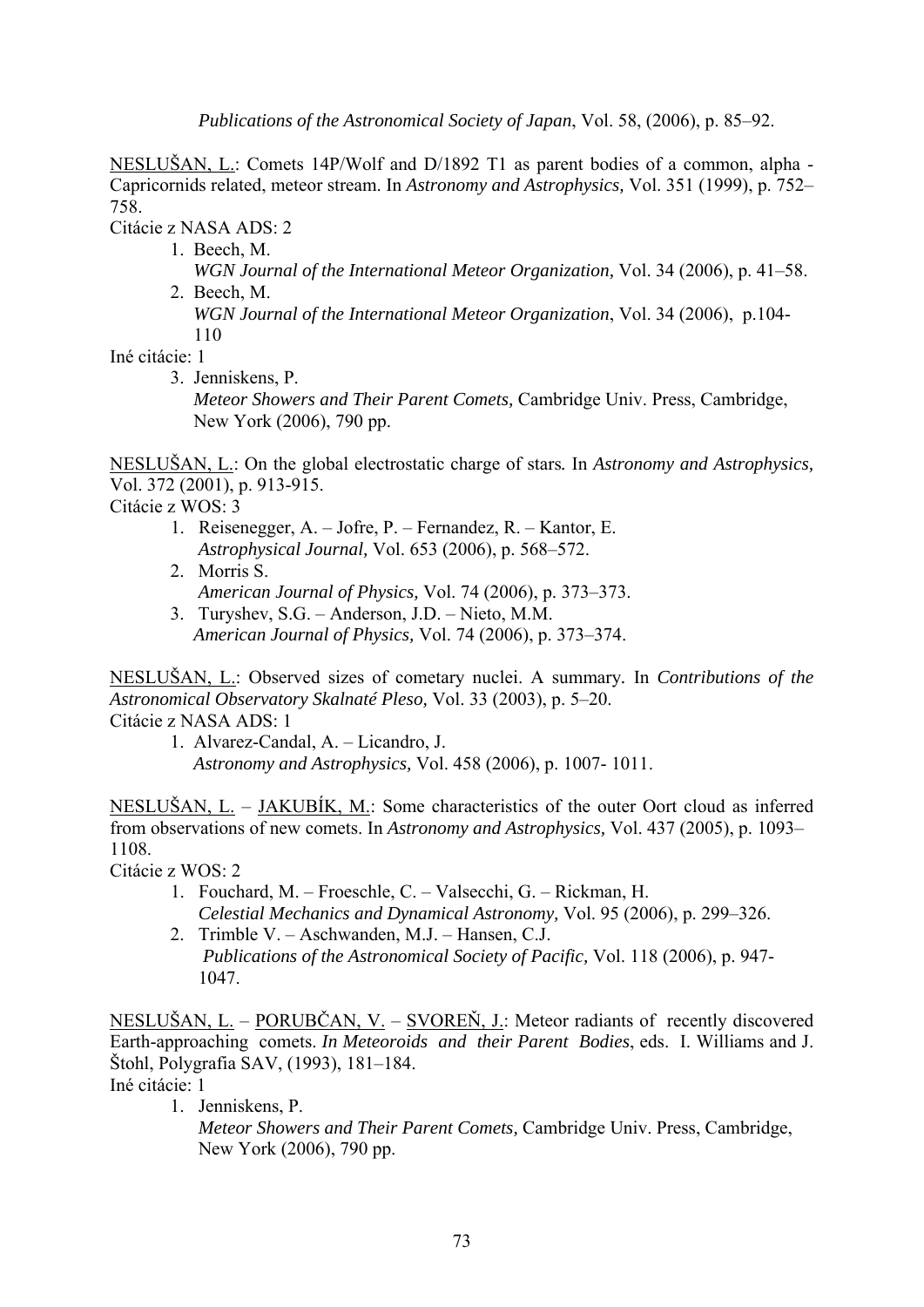NESLUŠAN, L. – SVOREŇ, J. – PORUBČAN, V.: A computer program for calculation of a theoretical meteor–stream radiant. In *Astronomy and Astrophysics,* Vol. 331 (1998), p. 411– 413.

Citácie z NASA ADS: 2

- 1. Arlt, R. Vaubaillon, J. *WGN Journal of the International Meteor Organization,* Vol. 34 (2006), p. 15–18.
- 2. Arlt, R. Rendtel, J.

*WGN Journal of the International Meteor Organization,* Vol. 34 (2006), p. 77–84.

Iné citácie: 1

 3. Jenniskens, P. *Meteor Showers and Their Parent Comets,* Cambridge Univ. Press, Cambridge, New York (2006), 790 pp.

NESLUŠAN, L. – WELCH, P.G.: Comparison among the Keplerian orbit diversity criteria in major meteor shower separation. In *Meteoroids 2001, ESA-SP 485*, p. 113–118. Iné citácie: 1

1. Jenniskens, P.

 *Meteor Showers and Their Parent Comets,* Cambridge Univ. Press, Cambridge, New York (2006), 790 pp.

ÖZGÜC, A. – ATAC, T. –  $RYB\overrightarrow{AK}$ , J.: Flare index variability in the ascending branch of solar cycle 23. In *Journal of Geophysical Research (Space Physics),* Vol. 107, (2002), p. SSH  $11-1 - SSH$  11–8.

- Citácie z WOS: 1
	- 1. Ambastha, A. Antia, H. M. *Solar Physics*, Vol. 238, (2006), p. 319-230.

ÖZGÜC, A. – ATAC, T. – RYBÁK, J.: Temporal variability of the flare index (1966–2001). In *Solar Physics,* Vol. 214, (2003), p. 375–396. Citácie z WOS: 3

- 1. Kotov, V. A.
	- *Solar Physics*, Vol. 239, (2006), p. 461-474.
- 2. Song, W.B. Wang, J.X. *Science in China: Series G Physics Mechanics & Astronomy,* Vol. 49, (2006), p. 246-256.
- 3. Pishkalo, M.I. *Solar Physics*, Vol. 233, (2006), p. 277-290.

Citácie zo SCOPUS: 1

 4. Forgacs-Dajka, E. - Borkovits, T. *SOHO-17. 10 Years of SOHO and Beyond,* European Space Agency Special Publications, Vol. 617, (2006), European Space Agency, Published on CDROM, p.59.1

PITTICH, E.M.: Splitting and sudden outbursts of comets as indicators of non-gravitational effects. *In The Moon, Evolution of Orbits and Origin of Comets.* IAU Symposium. 45 (1972), p. 283–286.

Iné citácie: 1

1. Jenniskens, P.

 *Meteor Showers and Their Parent Comets,* Cambridge Univ. Press, Cambridge, New York (2006), 790 pp.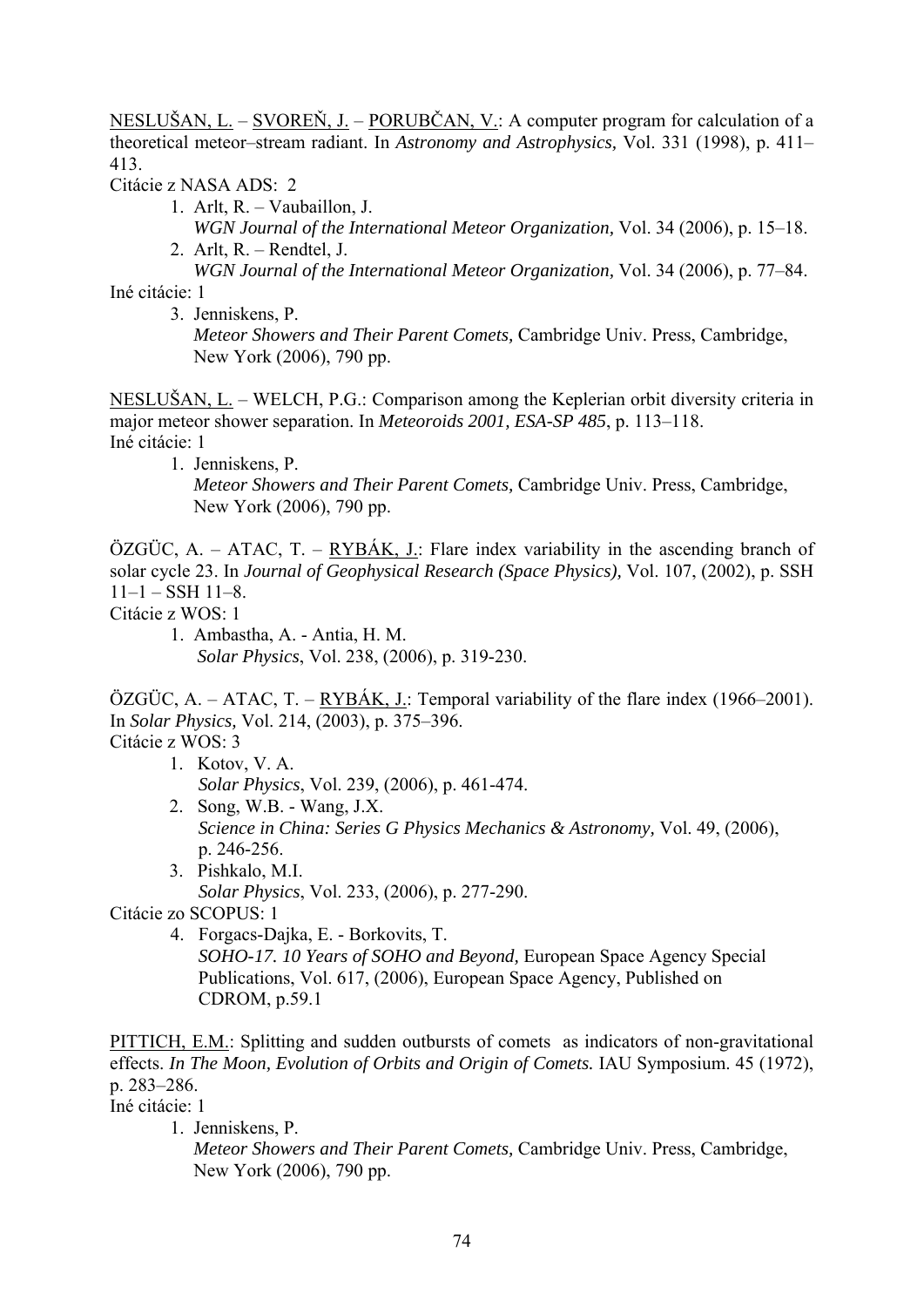PITTICH, E.M. – D'ABRAMO, G. – VALSECCHI, G.B.: The rôle of non-gravitational forces and resonances. In *Astronomy and Astrophysics,* Vol. 422, (2004), p. 369-375. Citácie z WOS: 2

- 1. Levison, H.F. Terrell, D. Wiegert, P.A. Done, L. Duncan, M.J. *Icarus,* Vol. 182, (2006), p. 161–168.
- 2. Hsieh, H.H. Jewitt, D. *Science,* No. 5773, (2006), p. 561–563.

PLANAT, M. – ROSU, H. – PERRINE, S. – SANIGA, M.: Finite algebraic geometrical structures underlying mutually unbiased quantum measurements. In *quant-ph/0409081*. Citácie z WOS: 4

- 1. Durt, T. *International Journal of Modern Physics B*, Vol. 20, (2006), p. 1742–1760.
- 2. Sánchez-Soto, L.L. Klimov, A.B. de Guise, H. *International Journal of Modern Physics B*, Vol. 20, (2006), p. 1877–1884.
- 3. Kibler, M.R. *International Journal of Modern Physics B*, Vol. 20, (2006), p. 1792–1801. 4. Durt, T.
	- *Laser Physics*, Vol. 16, (2006), p. 1557–1564.

PLANAT, M. – SANIGA, M.: Abstract algebra, projective geometry and time encoding of quantum information. In *Proceedings of the ZiF Interdisciplinary Research Workshop on Endophysics, Time, Quantum and the Subjective, Bielefeld, Germany, 17–22 January 2005*. Singapore: World Scientific, (2005). ISBN 981–256–509–4. p. 409–426 (quant-ph/0503159). Citácie z WOS: 2

 1. Lev, F.M. *International Journal of Modern Physics B*, Vol. 20, (2006), p. 1761–1777. 2. Lev, F.M.

 *Finite Fields and Their Applications*, Vol. 12, (2006), p. 336–356.

PORUBČAN, V. – CEVOLANI, G.: On the activity and orbit of the Geminid meteoroid stream*.* In *Il Nuovo Cimento* 17C (1994), p. 243–248. Iné citácie: 1

 1. Kaňuchová, Z. *Meteorické správy SAS,* Vol. 27 (2006), p. 9–18.

PORUBČAN, V. – GAVAJDOVÁ, M.: A search for fireball streams among photographic meteors. In *Planetary and Space Sciences*, Vol. 42 (1994), p. 151–155. Iné citácie: 1

1. Jenniskens, P.

 *Meteor Showers and Their Parent Comets,* Cambridge Univ. Press, Cambridge, New York (2006), 790 pp.

PORUBČAN, V. – HAJDUK, A. – MCINTOSH, B.A.: Visual meteor results from the International Halley Watch. In *Bulletin of the Astronomical Institutes of Czechoslovakia,* Vol. 42 (1991), p. 199–204.

Iné citácie: 1

1. Jenniskens, P.

*Meteor Showers and Their Parent Comets,* Cambridge Univ. Press, Cambridge,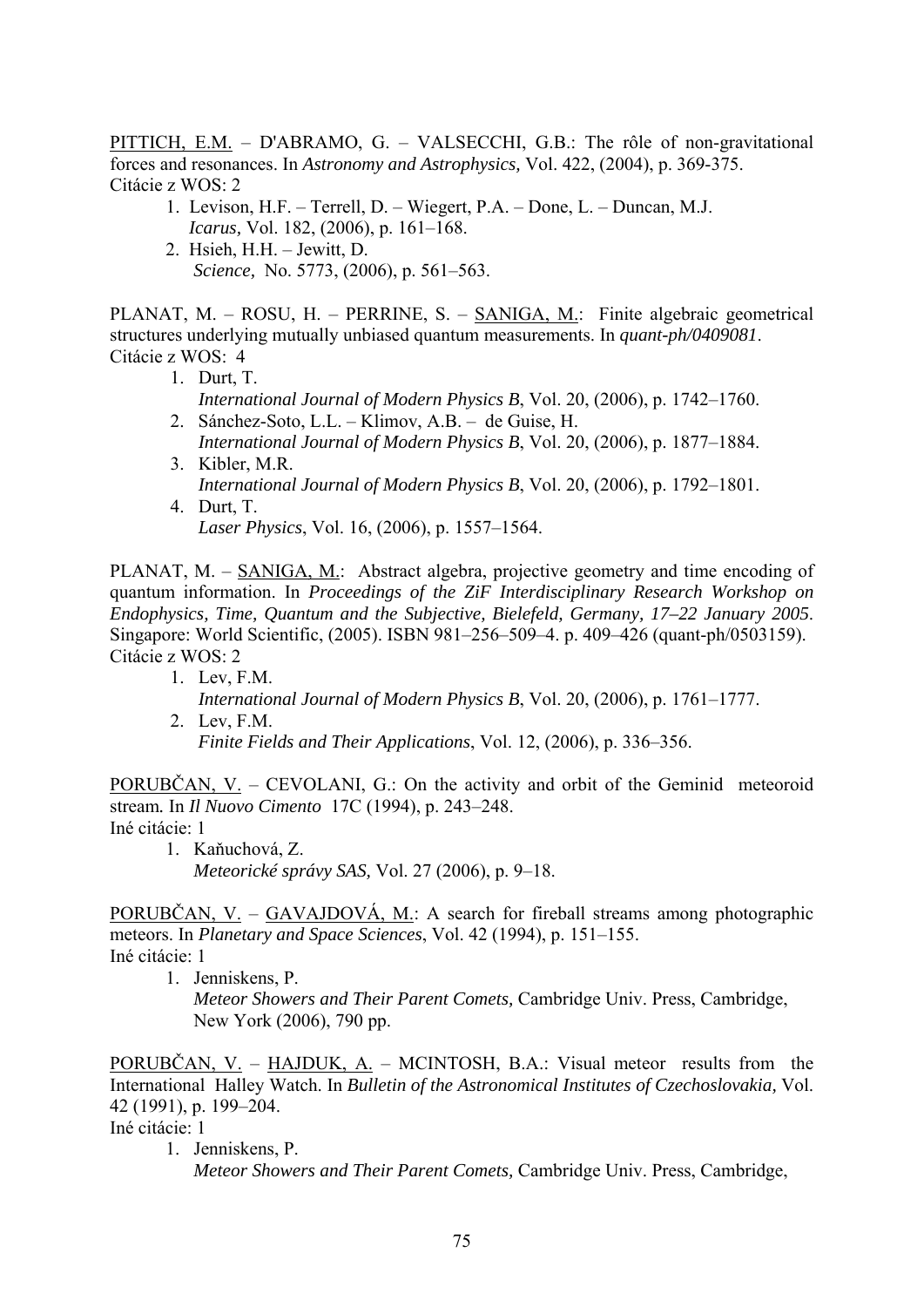New York (2006), 790 pp.

PORUBČAN, V. – KORNOŠ, L.: The Taurid meteor shower. In *Asteroids, Comets and Meteors–ACM 2002*, ESA SP–500*,* (2002), p. 177–180.

Iné citácie: 1

1. Jenniskens, P.

 *Meteor Showers and Their Parent Comets,* Cambridge Univ. Press, Cambridge, New York (2006), 790 pp.

PORUBČAN, V. – KORNOŠ, L. – CEVOLANI, G. – PUPILLO, G.: The orbit and evolution of the Geminid meteoroid stream. In *Il Nuovo Cimento,* 27C (2004), p. 395–400. Iné citácie: 1

 1. Kaňuchová, Z. *Meteorické správy SAS,* Vol. 27 (2006), p. 9–18.

PORUBČAN, V. – ŠTOHL, J. – SVOREŇ, J.: On the origin of the 1982 Lyrid burst*.* In *Contributions of the Astronomical Observatory Skalnaté Pleso,* Vol. 22 (1992), 25–31. Citácie z NASA ADS: 1

1. Vaubaillon, J. – Lamy, P. – Jorda, L.

 *Monthly Notices of the Royal Astronomical Society,* Vol. 370 (2006), p. 1841–1848.

Iné citácie: 1

2. Jenniskens, P. *Meteor Showers and Their Parent Comets,* Cambridge Univ. Press, Cambridge, New York (2006), 790 pp.

PORUBČAN, V. – ŠTOHL, J. – VAŇA, R.: On association of Apollo asteroids with meteor streams*.* In *Asteroids, Comets, Meteors 1991*, eds. A. Harris and E. Bowell, Lagstaff, (1992), p. 473–476.

Iné citácie: 1

1. Jenniskens, P.

 *Meteor Showers and Their Parent Comets,* Cambridge Univ. Press, Cambridge, New York (2006), 790 pp.

PRIBULLA, T. – BALUĎANSKÝ, D. – CHOCHOL, D. – CHRASTINA, M. – PARIMUCHA, Š. – PETRÍK, K. – SZASZ, G. – VAŇKO, M. – ZBORIL, M.: New Minima of Selected Eclipsing Close Binaries. In *Information Bulletin on Variable Stars.* No. 5668, (2005), p. 1-4.

Citácie z WOS: 2

- 1. Erdem, A. Ozkardes, B.  *New Astronomy,* Vol. 12, (2006), p. 192-200.
- 2. Hrivnak, B.J. Lu, W., Eaton, J., Kenning, D. *The Astronomical Journal*, Vol. 132, (2006), p. 960-966.

PRIBULLA, T. – CHOCHOL, D. – HECKERT, P.A. – ERRICO, L. – VITTONE, A.A. – PARIMUCHA, Š. – TEODORANI, M.: An active binary XY UMa revisited. In *Astronomy and Astrophysics.* Vol. 371, (2001), p. 997-1011. Citácie z WOS: 1

1. Stepien, K.  *Acta Astronomica*, Vol. 56, (2006), p. 199-218.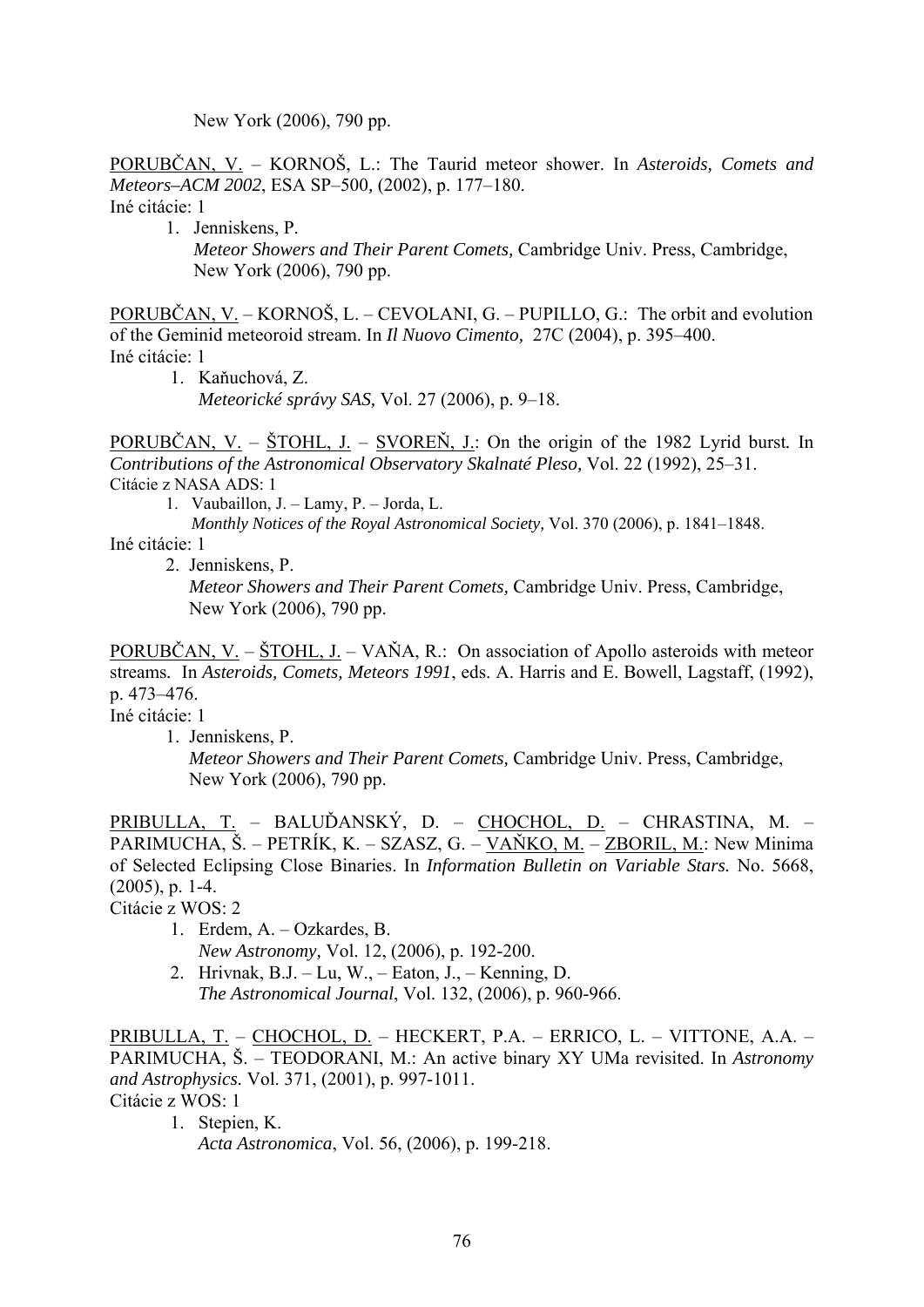PRIBULLA, T. – CHOCHOL, D. – PARIMUCHA, Š.: Period and light-curve study of the [eclipsing contact binary SW Lac.](http://www.ta3.sk/caosp/Eedition/Abstracts/1999/Vol_29/No_2/pp111-126_abstract.html) In *Contributions of the Astronomical Observatory Skalnaté Pleso*. Vol. 29, (1999), p. 111-126.

Iné citácie: 1

 1. Alton, K.B. – Terrell, D. *Journal of the American Association of Variable Star Observers,* Vol. 34, (2006), p. 1-17.

PRIBULLA, T. – CHOCHOL, D. – ROVITHIS–LIVANIOU, H. – ROVITHIS, P.: The contact binary AW Ursae Majoris as a member of a multiple system. In *Astronomy and Astrophysics.* Vol. 345, (1999), p. 137-148.

Citácie z WOS: 2

- 1. Qian, S.B. Liu, L. Soonthornthum, B. Zhu, L.Y. He, J.J.  *Astronomical Journal*, Vol. 131, (2006), p. 3028-3039.
- 2. Liu, Q.Y. Yang, Y.L.  *Chinese Journal of Astronomy and Astrophysics*, Vol. 6, (2006), p. 331–337.

PRIBULLA, T. – KREINER, J.M. – TREMKO, J.: Catalogue of the field contact binary stars. In *Contributions of the Astronomical Observatory Skalnaté Pleso.* Vol. 33, (2003), p. 38-70. Citácie z WOS: 7

- 1. Dryomova, G.N. Svechnikov, M.A. *Astrophysics*, Vol. 49, (2006), p. 358-369.
- 2. Chen, W.P. Sanchawala, K. Chiu, M.C. *Astronomical Journal*, Vol. 131, (2006), p. 990-993.
- 3. Gettel, S.J. Geske, M.T. McKay, T.A. *Astronomical Journal*, Vol. 131, (2006), p. 621-632.
- 4. Malkov, O.Yu. Oblak, E. Snegireva, E.A. Torra, J. *Astronomy and Astrophysics*, Vol. 446, (2006), p. 785-789.
- 5. Stepien, K. *Acta Astronomica*, Vol. 56, (2006), p. 199-218.
- 6. Stepien, K. *Acta Astronomica*, Vol. 56, (2006), p. 347-364.
- 7. Stepien, K.
	- *Astrophysics and Space Science*, Vol. 304, (2006), p. 81-84.

Citácie z NASA ADS: 2

- 8. Genet,R.M. Smith,T.C. Terrell,D. Doyle,L. *Journal of the American Association of Variable Stars Observers*, Vol.34, (2005), p.54-60.
- 9. Lee, J.W. Lee, C.U. Kim, C.H. Kang, Y.W. *Journal of the Korean Astronomical Society*, Vol. 39, (2006), p. 41-50.

PRIBULLA, T. – PARIMUCHA, Š. – VAŇKO, M.: New photoelectric light curves of VW Cephei. In *Information Bulletin on Variable Stars.* No. 4847, (2000), p. 1-4. Citácie z WOS: 1

- 1. Huenemoerder, D.P. Testa, P. Buzasi, D.L.
	- *The Astrophysical Journal*, Vol. 650, (2006), p. 1119-1132.

PRIBULLA, T. – RUCINSKI, S.M.: Contact binaries with additional components. I. The extant data. In *Astronomical Journal*. Vol. 131, (2006), p. 2986-3007. Citácie z WOS: 4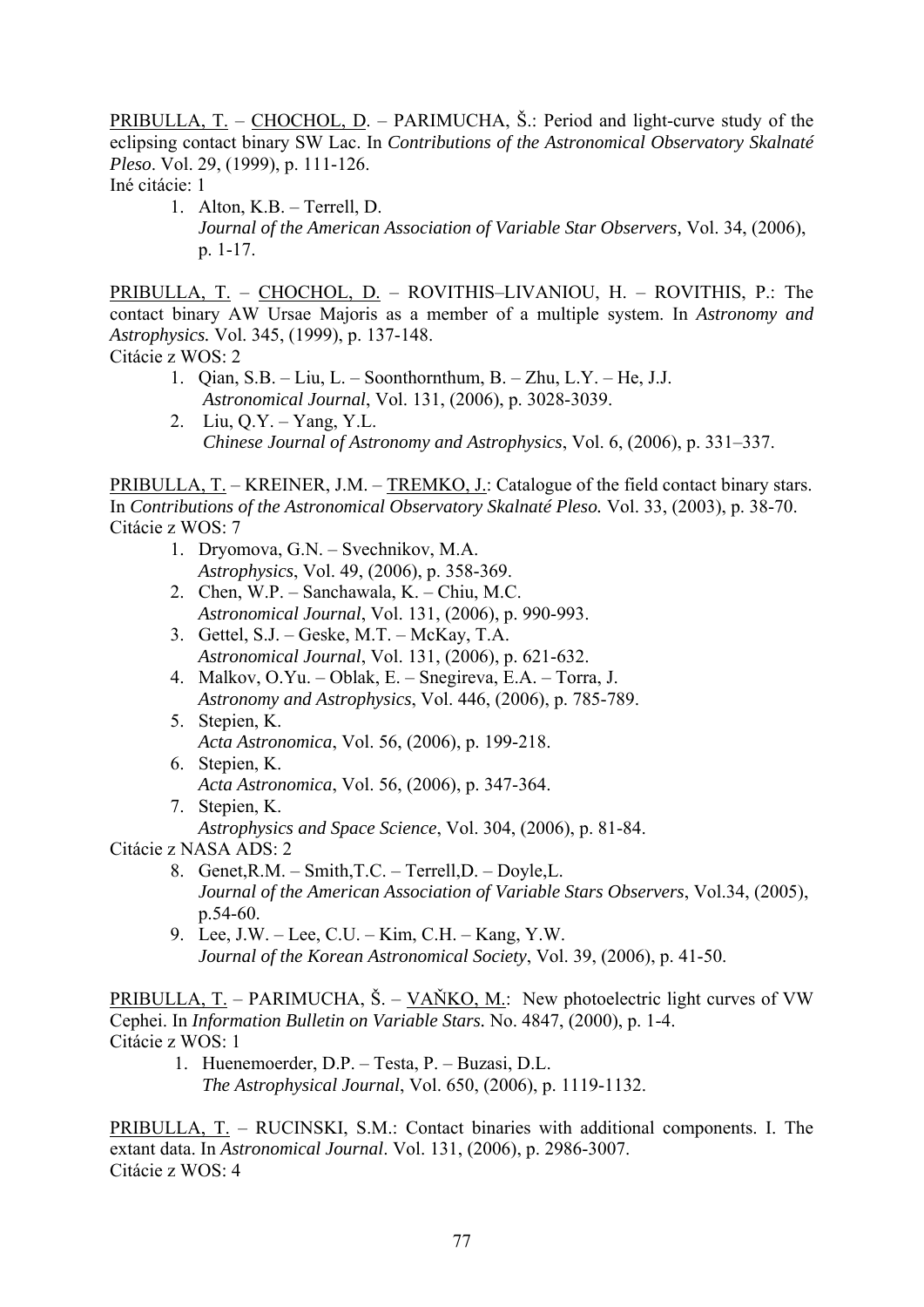- 1. Djurašević, G. Dimitrov, D. Arbutina, B. Albayrak, B. Selam, S.O. Atanacković-Vukmanović, O.  *Publications of the Astronomical Society of Australia*, Vol. 23, (2006), p. 154- 164.
- 2. Eker, Z. Demircan, O. Bilir, S. Karataş, Y.  *Monthly Notices of the Royal Astronomical Society*, Vol. 373, (2006), p. 1483- 1494.
- 3. Erdem, A. Ozkardes, B.  *New Astronomy,* Vol. 12, (2006), p. 192-200.
- 4. Paczyński, B. Szczygieł, D.M. Pilecki, B. Pojmański, G.  *Monthly Notices of the Royal Astronomical Society*, Vol. 368, (2006), p. 1311- 1318.

Citácie z NASA ADS: 1

5. Gazeas, K.D. – Niarchos, P.G.  *Monthly Notices of the Royal Astronomical Society*, Vol. 370, (2006), p. L29-L32.

PRIBULLA, T. – RUCINSKI, S.M. – LU, W. – MOCHNACKI, S.W. – CONIDIS, G., – BLAKE, R.M. – DEBOND, H. – THOMSON, J.R. – PYCH, W. – OGLOZA, W. – SIWAK, M.: Radial Velocity Studies of Close Binary Stars. XI. In *Astronomical Journal*. Vol. 132, (2006), p. 769-780.

Citácie z NASA ADS: 1

1. Degirmenci, O.L. *Information Bulletin on Variable Stars,* No. 5726, (2006), p. 1-4.

PRIBULLA, T. – VAŇKO, M.: Photoelectric photometry of eclipsing contact binaries: U Peg, YY CrB, OU Ser and EQ Tau. In *Contributions of the Astronomical Observatory Skalnaté Pleso*. Vol. 32, (2002), p. 79-98.

Citácie z WOS: 3

- 1. Csizmadia, S. Kővári, Z. Klagyivik, P. *Astrophysics and Space Science*, Vol. 304, (2006), p. 355-357.
- 2. Hrivnak, B.J. Lu, W. Eaton, J. Kenning, D. *The Astronomical Journal*, Vol. 132, (2006), p. 960-966.
- 3. Malkov, O.Yu. Oblak, E. Snegireva, E.A. Torra, J.  *Astronomy and Astrophysics*, Vol. 446, (2006), p. 785-789.

PRIBULLA, T. – VAŇKO, M. – PARIMUCHA, Š. – CHOCHOL, D.: New photoelectric minima and updated ephemerides of selected eclipsing binaries. In *Information Bulletin on Variable Stars.* No. 5056, (2001), p. 1-4.

Citácie z WOS: 1

 1. Huenemoerder, D.P. – Testa, P. – Buzasi, D.L. *The Astrophysical Journal*, Vol. 650, (2006), p. 1119-1132.

PRIBULLA, T. – VAŇKO, M. – PARIMUCHA, Š. – CHOCHOL, D.: New photoelectric and CCD minima and updated ephemerides of selected eclipsing binaries. In *Information Bulletin on Variable Stars.* No. 5341, (2002), p. 1-4. Citácie z WOS: 2

- 1. Huenemoerder, D.P. Testa, P. Buzasi, D.L. *The Astrophysical Journal*, Vol. 650, (2006), p. 1119-1132.
- 2. Qian, S.B. Zhu, L.Y. *Astronomical Journal*, Vol. 131, (2006), p. 1032-1043.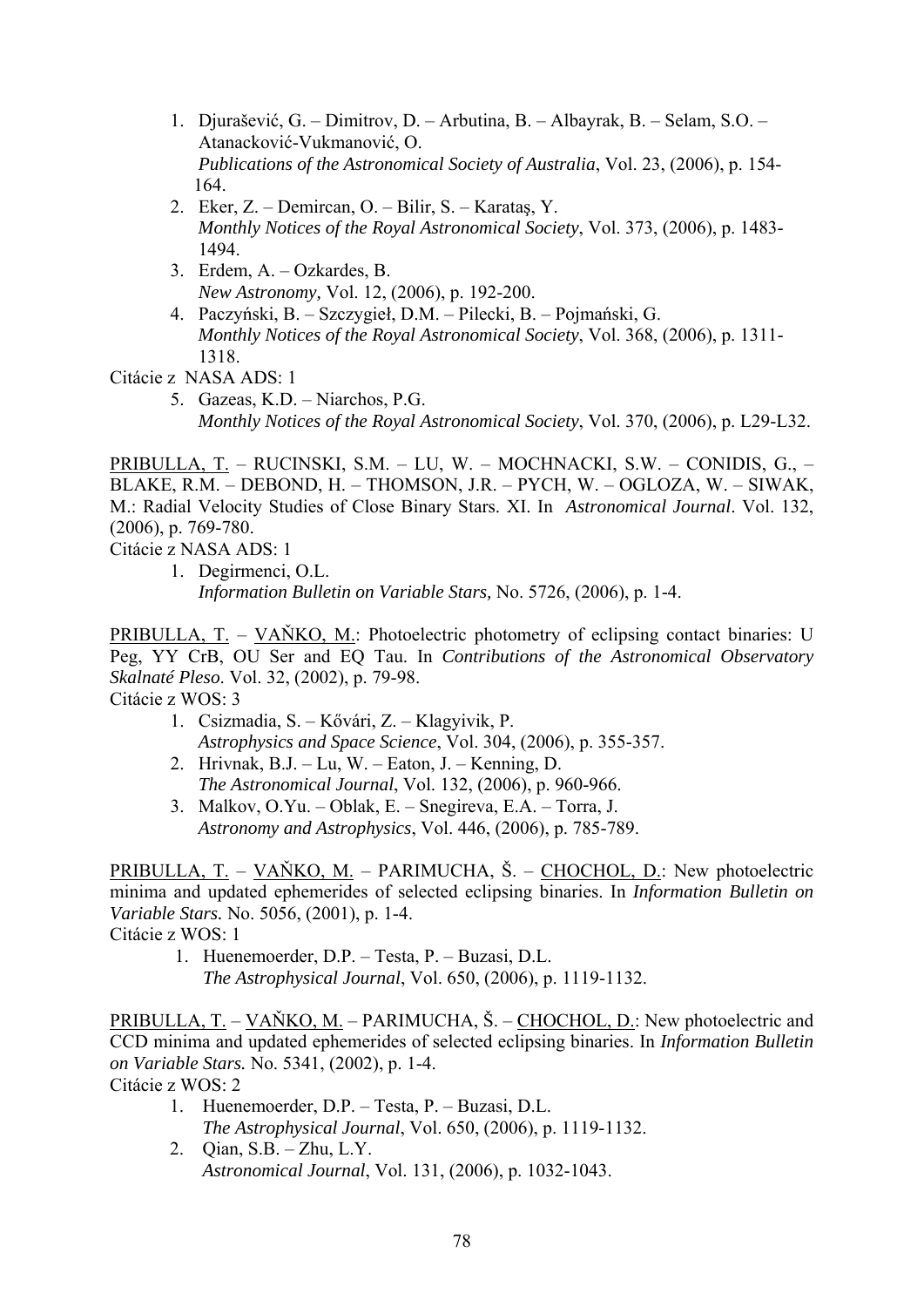Iné citácie: 1

 3. Alton, K.B. – Terrell, D. *Journal of the American Association of Variable Star Observers,* Vol. 34, (2006), p. 1-17.

PUPILLO, G. – PORUBČAN, V. – BORTOLOTTI, G. – CEVOLANI, G. – FRANCESCHI, C. – HAJDUK, A. – KORNOŠ, L. – TRIVELLONE, G. – ZIGO, P.: The Geminid meteor shower of 1996-2003 from froward-scatter observations: Activity and mass distribution. In *Il Nuovo Cimento,* 27C (2004), p. 301–305.

Iné citácie: 1

1. Kaňuchová, Z.

*Meteorické správy SAS,* Vol. 27 (2006), p. 9–18.

ROBINSON, K. – BODE, M.F. – SKOPAL, A. – IVISON, R.J. – MEABURN, J.: On the nature of the emission-line profiles of symbiotic stars – I. Accretion discs. In *Monthly Notices of the Royal Astronomical Society*. Vol. 269, (1994), p. 1-12. Citácie z WOS: 1

 1. Lee, H-W. – Jung, Y.C. *Journal of the Korean Physical Society*, Vol. 49, (2006), p. 819-823.

ROVITHIS-LIVANIOU, H. – TSANTILAS, S. – ROVITHIS, P. – CHOCHOL, D. – SKOPAL, A. – PRIBULLA, T.: The eclipsing binary BX Andromedae and its orbital period behaviour. In *Astrophysics and Space Science*. Vol. 296, (2005), p.101-104. Citácie z WOS: 1

 1. Zhu, L. – Qian, S.  *Monthly Notices of the Royal Astronomical Society,* Vol. 367, (2006), p. 423-432.

RUŠIN, V. – MINAROVJECH, M. – RYBANSKÝ, M.: Long-term Cyclic Variations of Prominences, Green and Red Coronae over Solar Cycles. *In Journal of Astrophycics and Astronomy*, Vol. 21, (2000), p. 201–204.

Iné citácie: 1

 1. Shimojo, M. – Yokoyama, T. – Asai, A. – Nakajima, H. – Shibasaki K. *Publications of the Astronomical Society of Japan*, Vol. 58, (2006), p. 85–92.

RUŠIN, V. – RYBANSKÝ, M.: The green corona and magnetic fields. In *Solar Physics*, Vol. 207, (2002), p. 47−61.

Citácie z WOS: 2

- 1. Badalyan, O.G. Obridko, V. *Solar Physics*, Vol. 238, (2006), p. 271−292.
- 2. Makarov, V.I. Tlatov, A.G. Callebaut, D.K. *Solar Physics*, Vol. 237, (2006), p. 201−210

Citacie zo SCOPUS: 2

- 3. Gavryuseva, E. Godoli, G. *Physics and Chemistry of the Earth*, Vol. 31, (2006), p. 68−76.
- 4. Callebaut, D. K. Tlatov, A. G. Makarov, V. I. *Proceedings of the International Astronomical Union*, Vol. 2, (2006), p. 247−250.

RUŠIN, V. – RYBANSKÝ, M. – MINAROVJECH, M.: Emission Corona and Prominences over Solar Cycles. ASP Conference Series: Synoptic Solar Physics, Vol. 140, (1998), p. 353- 361.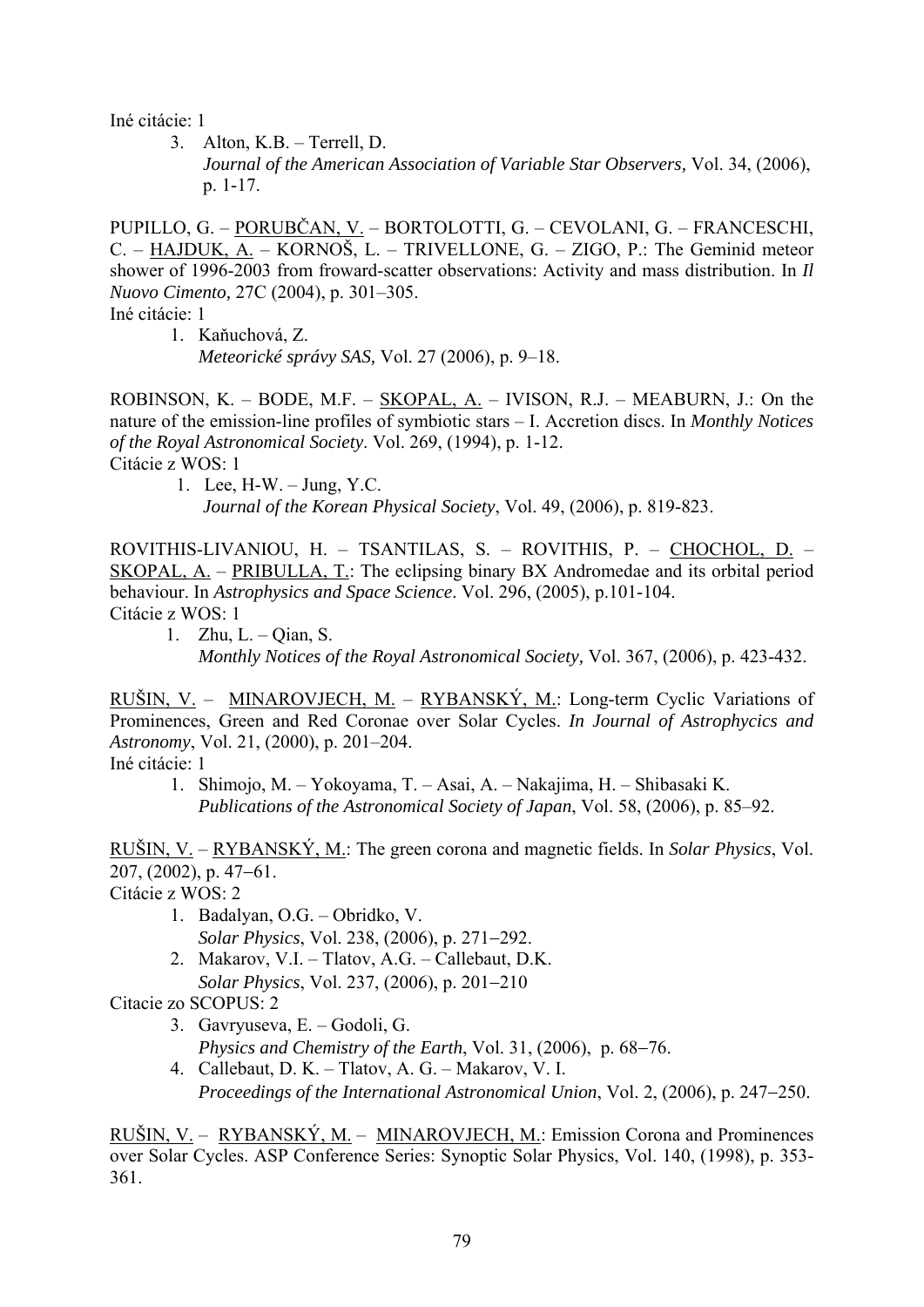Iné citácie: 1

 1. Shimojo, M. – Yokoyama, T. – Asai, A. – Nakajima, H. – Shibasaki K. *Publications of the Astronomical Society of Japan*, Vol. 58, (2006), p. 85–92.

RYBÁK, J.: Rotational Characteristics of the Green Solar Corona: 1964–1989. In *Solar Physics,* Vol. 152, (1994), p. 161–166.

Citácie z WOS: 1

1. Brajša, R. - Ruždjak, D. - Wöhl, H.

*Solar Physics*, Vol. 237, (2006), p. 365-382.

Citácie zo SCOPUS: 1

2. Badalyan, O.G. – Sýkora, J.

*Solar Physics*, Vol. 237, (2006), p. 365-382.

Iné citácie: 1

 3. Badalyan, O.G. – Sýkora, J.  *Advances in Space Research,* Vol. 38, (2006), p. 906-911.

RYBÁK, J. – ANTALOVÁ, A. – STORINI, M.: The Intermittency of the solar intermediateterm periodicity. In *European Space Agency Special Publications,* Vol. 463, (2000), p. 419- 422.

Iné citácie: 1

 1. Song, W. - Wang, J. *Science in China: Series G Physics, Mechanics & Astronomy,* Vol. 49, (2006) No. 2, p. 246-256.

RYBÁK, J. – CURDT, W. – KUČERA, A. – SCHUEHLE, U. – WOEHL, H.: Chromospheric and Transition Region Dynamics – Reasons and Consequences of the Long-period Instrumental Periodicities of SUMER/SOHO. In *European Space Agency Special Publications,* Vol. 448, (1999), p. 361-366.

Citácie z WOS: 2

 1. Davey, A.R. - McIntosh, S.W. - Hassler, D.M.  *Astrophysical Journal Supplement Series,* Vol. 165, (2006), p. 386-399. 2. Peter, H.

 *Astronomy and Astrophysics*, Vol. 449, (2006), p. 759-768.

RYBÁK, J. – DOROTOVIČ, I.: Temporal Variability of the Coronal Green–Line Index (1947–1998). In *Solar Physics,* Vol. 205, (2002), p. 177–187. Citácie zo SCOPUS: 1

 1. Forgacs-Dajka, E. – Borkovits, T. *SOHO-17. 10 Years of SOHO and Beyond, European Space Agency Special Publications,* Vol. 617, (2006), European Space Agency, Published on CDROM, p.59.1

RYBÁK, J. – ÖZGÜC, A. – ATAC, T. – SOZEN, E: Intermittence of the short-term periodicities of the flare index. In *Advances in Space Research,* Vol. 35, (2005), p. 406-409. Citácie z WOS: 2

- 1. Sturrock, P.A. *Solar Physics*, Vol. 239, (2006), p. 1-27.
- 2. Sturrock, P.A. Scargle, J.D. *Solar Physics*, Vol. 237, (2006), p. 1-11.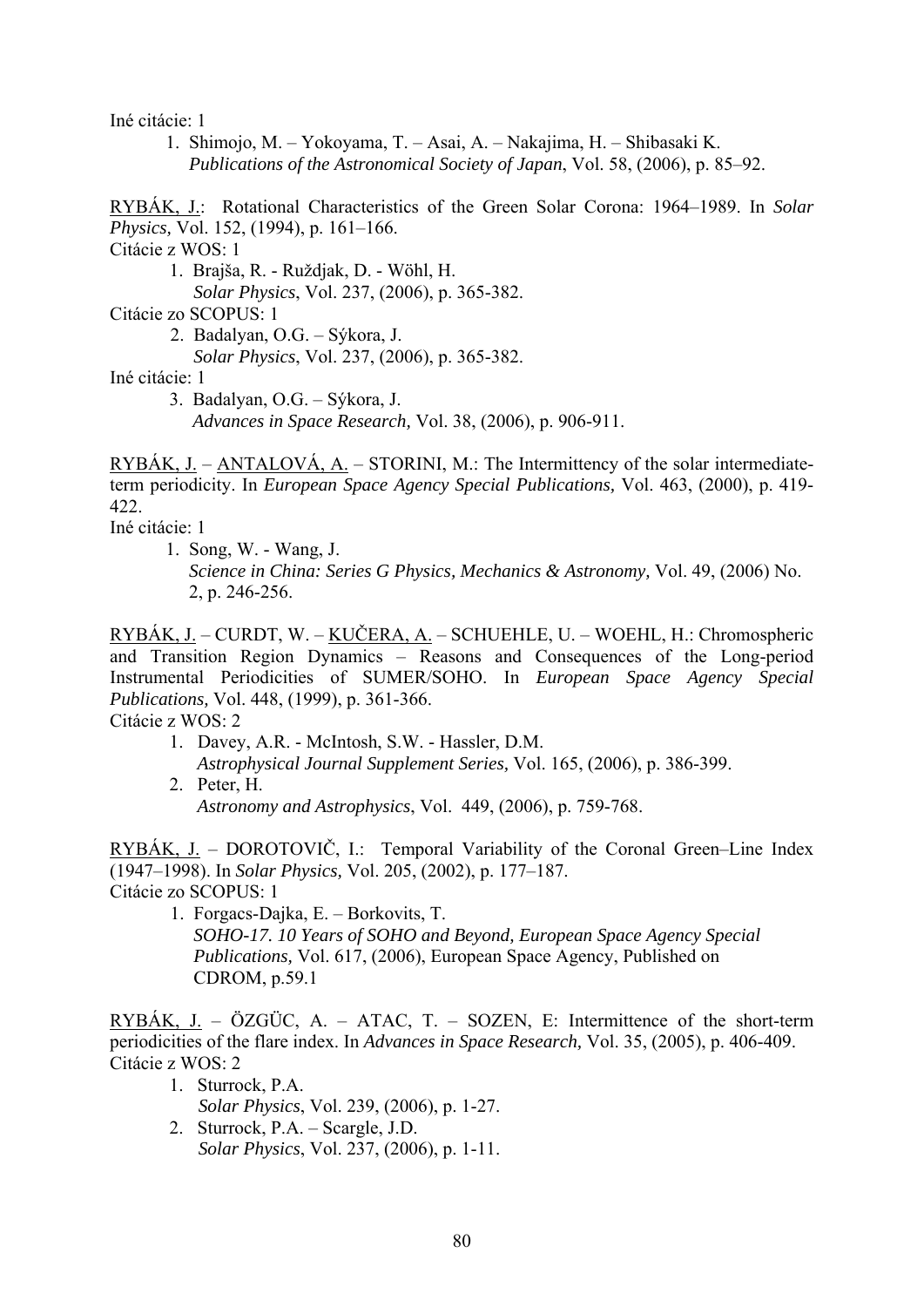RYBÁK, J. – WOEHL, H. – KUČERA, A. – HANSLMEIER, A. – STEINER. O.: Indications of Shock Waves in the Solar Photosphere. In *Astronomy and Astrophysics*, Vol. 420, (2004), p. 1141–1152. Citácie z WOS: 1

 1. Reardon, K. P. *Solar Physics*, Vol. 239, (2006), p. 503-517.

RYBANSKÝ, M. – MINAROVJECH, M. – RUŠIN, V.: Evolution of the green corona in 1996–2002. In *Solar Physics*, Vol. 217, (2003), p. 109−118. Citácie z WOS: 1

- 1. Pishkalo, M.I.
	- *Solar Physics*, Vol. 233, (2006), p. 277−290.

Citácie z NASA ADS: 1

 2. Laurenza, M. – Storini, M. *Memorie della Societa Astronomica Italiana Supplement*, Vol. 9, (2006), p. 109.

RYBANSKÝ, M. – RUŠIN, V. – MINAROVJECH, M.: The green corona index and soft Xray flux. In *Solar Physics*, Vol. 177, (1998), p. 305–310. Citácie z WOS: 1

1. Kane, R.P.  *Solar Physics,* Vol. 233, (2006), 107–115.

SAKURAI, T. – IRIE, M. – IMAI, H. MIYAZAKI, H. - SÝKORA, J.: Emission line intensities of the solar corona and sky brightness observed at Norikura: 1950 – 1997. In *Publications of the National Astronomical Observatory Japan,* Vol. 5, (1999), 121-137. Citácie z NASA ADS: 1

 1. Rybanský, M. – Rušin, V. – Minarovjech, M. – Klocok, L. – Cliver, E.W. *Journal of Geophysical Research,* Vol. 110, (2005), Cite ID A08106 (JGRA Homepage).

SANIGA, M.: Twenty-seven lines on a cubic surface and heterotic string space-times. In *Chaos, Solitons and Fractals*, Vol. 12, (2001), p. 1177–1178 (physics/0012033). Citácie z WOS: 1

 1. El Naschie, M.S. *Chaos, Solitons and Fractals*, Vol. 29, (2006), p. 845–853.

SANIGA, M.: Lines on Del Pezzo surfaces and transfinite heterotic string space-time. In *Chaos, Solitons and Fractals*, Vol. 13, (2002), p. 1371–1373. Citácie z WOS: 1

- 1. Iovane, G. Benedetto, E.
	- *Chaos, Solitons and Fractals*, Vol. 30, (2006), p. 269–277.

SANIGA, M.: On an observer-related unequivalence between spatial dimensions of a generic Cremonian universe. In *Chaos, Solitons and Fractals*, Vol. 23, (2005), p. 1935–1939. Citácie z WOS: 2

- 1. Iovane, G. *Chaos, Solitons and Fractals*, Vol. 28, (2006), p. 857–878.
- 2. El Naschie, M.S. *Chaos, Solitons and Fractals*, Vol. 30, (2006), p. 579–605.

Iné citácie: 1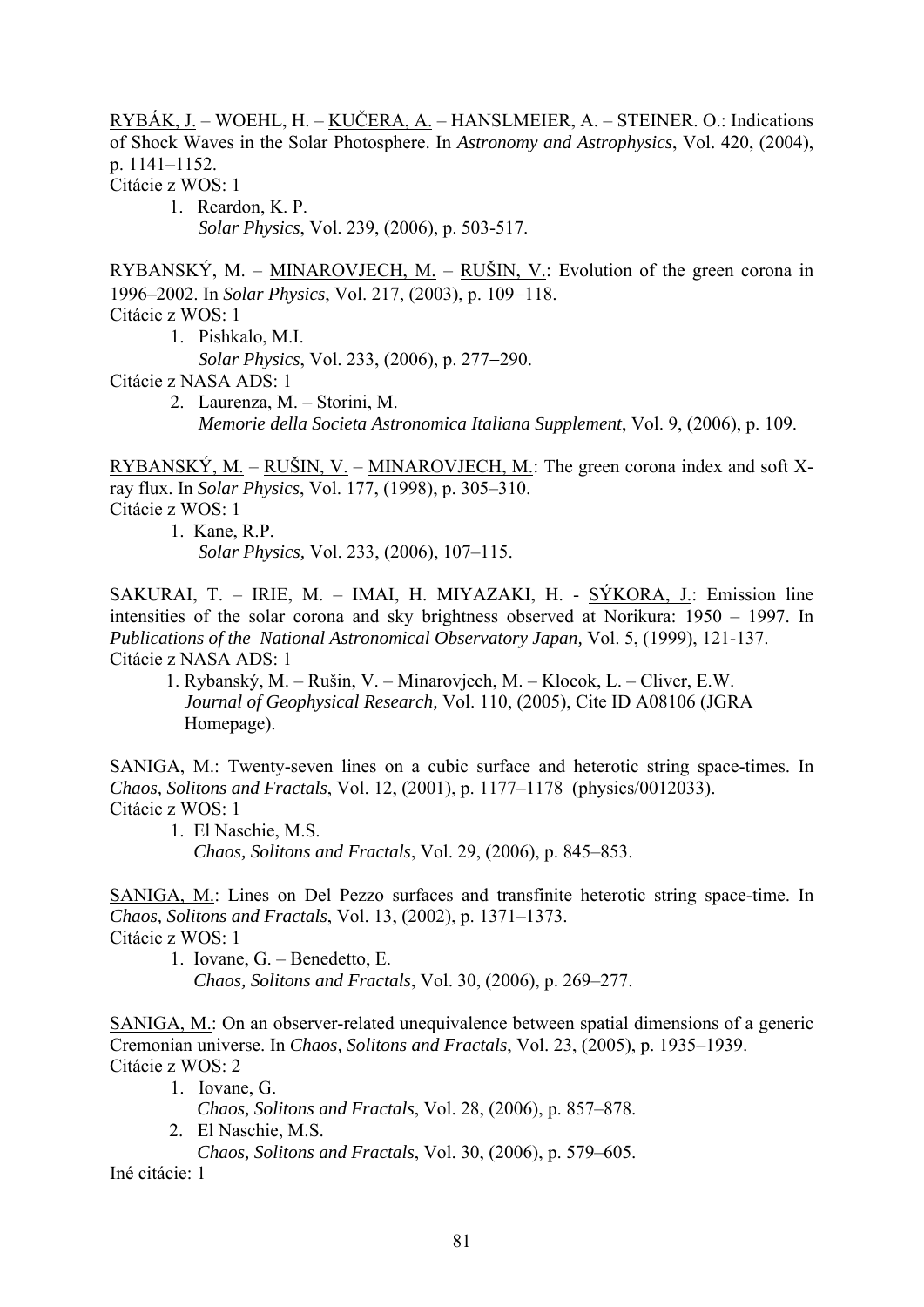3. Ketata, C. – Satish, M.G. – Islam, M.R. *CIMCA/IAWTIC 2006*, IEEE Computer Society, Sydney, 2006, p. 79 (ISBN 0- 7695-2731-0)

SANIGA, M.: Pencils of conics: a means towards a deeper understanding of the arrow of time. In *Chaos, Solitons and Fractals*, Vol. 9, (1998), p. 1071–1086. Iné citácie: 1

 1. Buccheri, R. *Quaderni di Ricerca in Didattica,* Vol. 17, (2006), p. 1–14.

SANIGA, M. – PLANAT, M.: Hjelmslev geometry of mutually unbiased bases. In *Journal of Physics A: Mathematical and General*, Vol. 39, (2006), p. 435–440 (math-ph/0506057). Citácie z WOS: 3

- 1. Kibler, M.R. *International Journal of Modern Physics B*, Vol. 20, (2006), p. 1802–1807.
- 2. Vourdas, A.  *Journal of Mathematical Physics*, Vol. 47, (2006), p. 092104.
- 3. Vourdas, A. *Acta Applicandae Mathematicae*, Vol. 93, (2006), p. 197–214.

SANIGA, M. – PLANAT, M.: Viewing sets of mutually unbiased bases as arcs in finite projective planes. In *Chaos, Solitons and Fractals*, Vol. 26, (2005), p. 1267–1270 (quantph/0409184).

Citácie z WOS: 2

- 1. Kibler, M.R. *International Journal of Modern Physics B*, Vol. 20, (2006), p. 1792–1801. 2. Kibler, M.R.
	- *International Journal of Modern Physics B*, Vol. 20, (2006), p. 1802–1807.

SANIGA, M. – PLANAT, M. – ROSU, H.: Mutually unbiased bases and finite projective planes. In *Journal of Optics B: Quantum and Semiclassical Optics*, Vol. 6, (2004), p.  $L19 - L20$ .

Citácie z WOS: 6

- 1. Wootters, W.K.  *Foundations of Physics*, Vol. 36, (2006), p. 112–126.
- 2. Chaturvedi, S. Ercolessi, E.– Marmo, G.– Morandi, G.– Mukunda, N. Simon, R. *Journal of Physics A: Mathematical and General*, Vol. 39, (2006), p. 1405– 1423.
- 3. Kibler, M.R. *International Journal of Modern Physics B*, Vol. 20, (2006), p. 1792–1801.
- 4. Kibler, M.R. *International Journal of Modern Physics B*, Vol. 20, (2006), p. 1802–1807.
- 5. Vourdas, A.  *Journal of Mathematical Physics*, Vol. 47, (2006), p. 092104.
- 6. Vourdas, A.  *Acta Applicandae Mathematicae*, Vol. 93, (2006), p. 197–214.

SHAVRINA, A.V. – POLOSUKHINA, N.S. – ZVERKO, J. – MASHONKINA, L.I. – KHALACK, V. – ŽIŽŇOVSKÝ, J. – HACK, M. – TSYMBAL, V. – NORTH, P. – VYGONEC, V.V.: Lithium on the surface of cool magnetic CP stars. II. Spectrum analysis of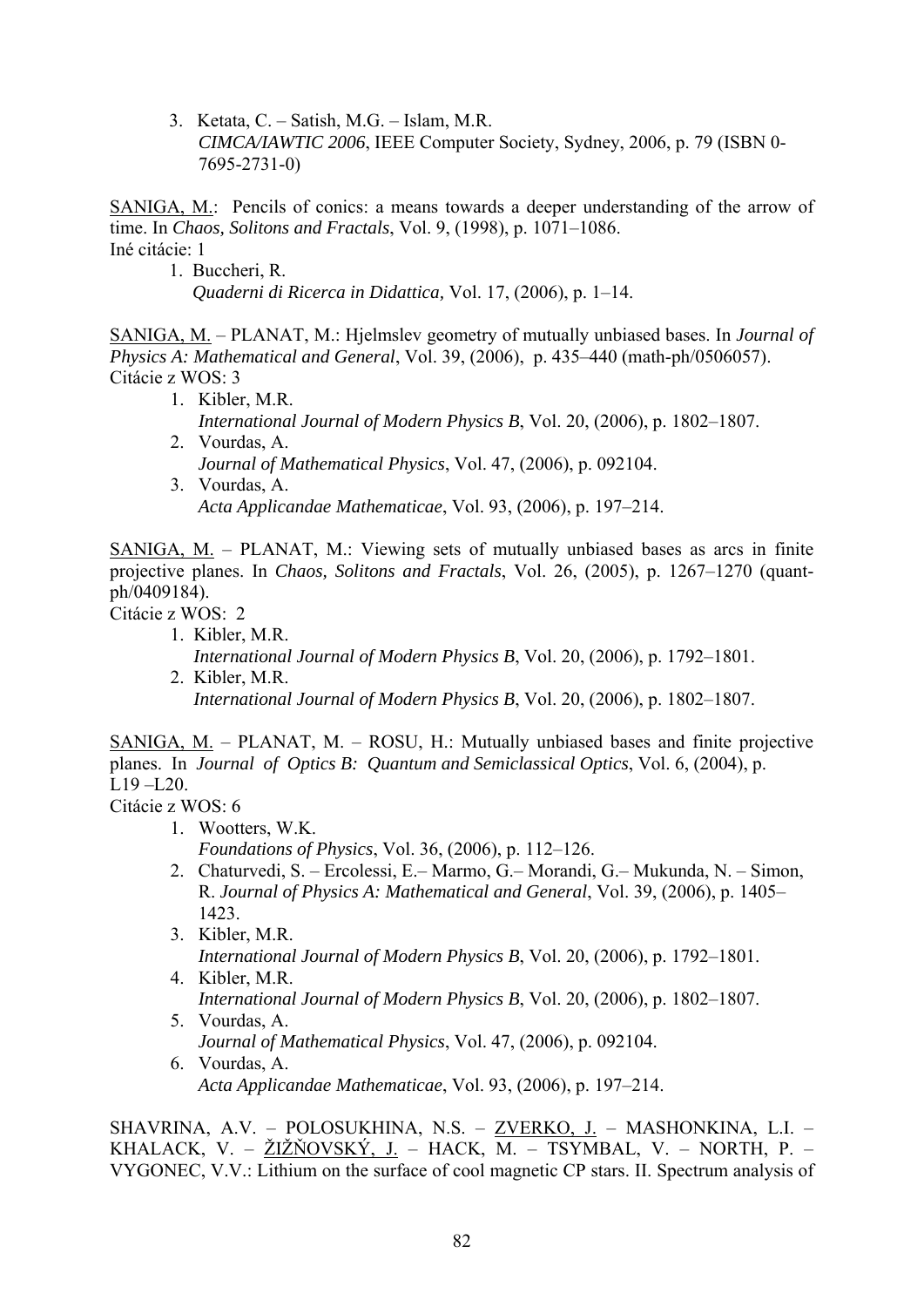HD 83368 and HD 60435 with lithium Spots. In *Astronomy and Astrophysics.* Vol. 372, (2001), p. 571-579.

Citácie z WOS: 1

 1. Kochukov, O *Astronomy and Astrophysics*, Vol 446 (3), (2006), p. 1051–1070.

SKOPAL, A.: On the nature of apparent changes of the orbital period in symbiotic binaries. In *Astronomy and Astrophysics*. Vol. 338, (1998), p. 599-611. Citácie z WOS: 1

 1. Leibowitz, E.M. – Fomiggini, L. *Monthly Notices of the Royal Astronomical Society*. Vol. 366, (2006), p. 675-681.

SKOPAL, A.: On the nature of the outburst stage in the symbiotic binary AX Persei. In *Astronomy and Astrophysics.* Vol. 286, (1994), p. 453-462. Citácie z WOS: 1

1. Lu, G.L. – Zhu, Ch. – Wu, B. – Han, Z.W.  *Chinese Journal of Astronomy and Astrophysics*, Vol. 6, (2006), p. 447-454.

SKOPAL, A.: Notices to investigation of symbiotic binaries. II. Reconstruction of the spectral energy distribution. In *Contributions of the Astronomical Observatory Skalnaté Pleso*. Vol. 32, (2001), p. 119-128.

Citácie z NASA ADS: 1

 1. Parimucha, S. – Vaňko, M. In: Astrophysics of Variable Stars., ed. C. Sterken, C. Aerts, *ASP Conference Series* Vol. 349, San Francisco, (2006), p. 309-309.

SKOPAL, A.: Discovery of the eclipse in the symbiotic binary Z Andromedae. In *Astronomy and Astrophysics*. Vol. 401, (2003), p. L17-L20. Citácie z WOS: 2

- 1. Sokoloski, J.L. Kenyon, S.J. Espey, B.R. Keys, Ch.D. McCandliss, S.R. Kong, A.K.H. – Aufdenberg, J.P. – Filippenko, A.V. – Li,W. – Brockshop, C. – Kaiser, Ch.R. – Charles, P.A. – Rupen,M.P. – Stone, R.P.S.  *Astrophysical Journal*, Vol. 636, (2006), p.1002-1019.
- 2. Gromadzki, M. Mikolajewski, M. Tomov, T. Bellas-Velidis, I. Dapergolas, A. – Galan, C.  *Acta Astronomica*, Vol. 56, (2006), p. 97-125.

SKOPAL, A.: Disentangling the composite continuum of symbiotic binaries. I. S-type systems. In *Astronomy and Astrophysics*. Vol. 440, (2005), p.995-1031. Citácie z WOS: 1

1. Akashi, M. – Soker, N. – Behar, E.

*Astrophysical Journal*, Vol. 644, (2006), p. 451-463.

Citácie z NASA ADS: 1

 2. Hric, L. – Gális, R. – Niarchos, P. – Dobrotka, A. – Šimon, V. – Šmelcer, L. – Velič, Z. – Hájek, P. – Gazeas, K. - Sobotka, P. – Koss, K.  *Contributions of the Astronomical Observatory Skalnaté Pleso*. Vol. 36, (2006), p. 26-46.

SKOPAL, A. – BODE, M.F. – BRYCE, M. – CHOCHOL, D. – DAVIS, R.J. – ERRICO, L. – EVANS, A. – EYRES, S.P.S. – HRIC, L. – IVISON, R.J. – KENNY, H.T. – KOMŽÍK, R. –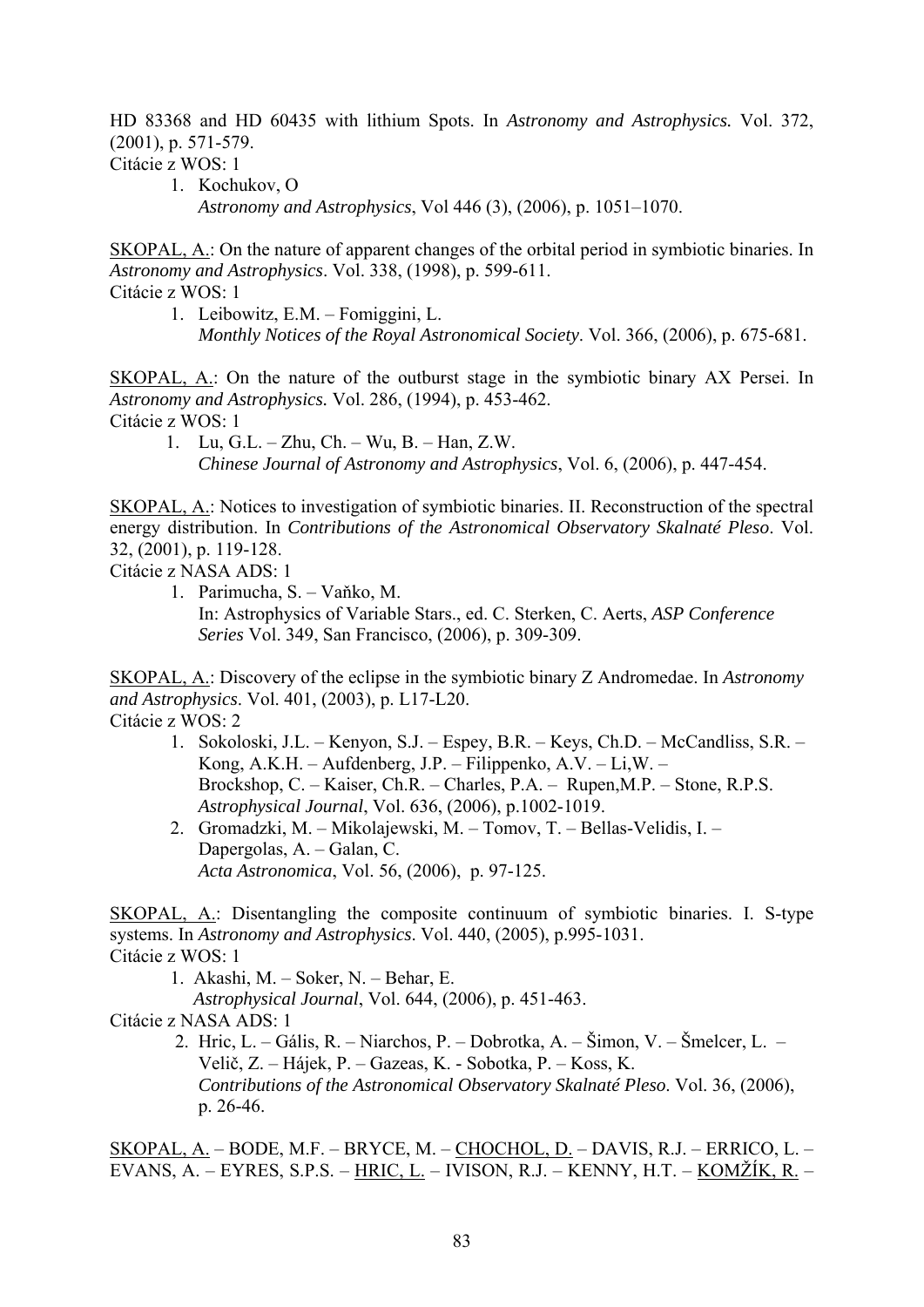MEABURN, J. – TAMURA, S. – TAYLOR, A.R. – URBAN, Z. –VITTONE, A.A.: Multifrequency observation of the eclipsing symbiotic triple system CH Cyg during the 1992- 94 active phase. In *Monthly Notices of the Royal Astronomical Society.* Vol. 282, (1996), p. 327-346.

Citácie z WOS: 2

- 1. Biller, B.A. Close, L.M. Li, A. Marengo, M. Bieging, J.H. Hinz, P.M. Hoffmann, W.F. – Brusa, G. – Miller, D. *Astrophysical Journal*, Vol. 647, (2006), p. 464-470. 2. Yoo, K.H.
	- *New Astronomy*, Vol. 11, (2006), p. 359-365.

SKOPAL, A. – BODE, M.F. – CROCKER, M.M. – DRECHSEL, H. – EYRES, S.P.S. – KOMŽÍK, R.: The symbiotic star CH Cygni. IV. Basic kinematics of the circumstellar matter during active phases. In *Monthly Notices of the Royal Astronomical Society.* Vol. 335, (2002), p. 1109-1119.

Citácie z WOS: 1

 1. Yoo, K.H. *New Astronomy*, Vol. 11, (2006), p. 359-365.

SKOPAL, A. – BODE, M.F. – LLOYD, H.M. – TAMURA, S.: Eclipses in the symbiotic system CH Cyg. In *Astronomy and Astrophysics*. Vol. 308, (1996), p. L9-L12. Citácie z WOS: 1

1. Wheatley, P.J. – Kallman, T.R.

 *Monthly Notices of the Royal Astronomical Society*. Vol. 372, (2006), p. 1602 - 1606.

SKOPAL, A. – HRIC, L. – CHOCHOL, D. – KOMŽÍK, R. – URBAN, Z. – PETRÍK, K. – NIARCHOS, P. – ROVITHIS-LIVANIOU, H. – ROVITHIS, P. – OPRESCU, G. – DUMITRESCU, A. – ULIANIKHINA, O. – SCHWEITZER, E.: Photometry of symbiotic stars - an international campaign VI. In *Contributions of the Astronomical Observatory Skalnaté Pleso*. Vol. 25, (1995), p. 53-73.

Citácie z WOS: 1

SKOPAL, A. – PRIBULLA, T. – VAŇKO, M. – VELIČ, Z. – SEMKOV, E. – WOLF, M. – JONES, A.: Photometry of symbiotic stars XI. In *Contributions of the Astronomical Observatory Skalnaté Pleso*. Vol. 34, (2004), p.45-69. Citácie z WOS: 2

- 1. Gromadzki, M. Mikolajewski, M. Tomov, T. Bellas-Velidis, I. Dapergolas, A. – Galan, C.  *Acta Astronomica*, Vol. 56, (2006), p. 97-125.
- 2. Bisikalo, D.V. Boyarchuk, A.A. Kilpio, E.Yu. Tomov, N.A. Tomova, M.T.

 *Astronomy Reports,* Vol. 50, (2006), p.722-732.

SKOPAL, A. – VAŇKO, M. – PRIBULLA, T. – WOLF, M. – SEMKOV, E. – JONES, A.: Photometry of symbiotic stars. X. EG And, Z And, BF Cyg, CH Cyg, V1329 Cyg, AG Dra, RW Hya, AX Per and IV Vir. In *Contributions of the Astronomical Observatory Skalnaté Pleso*. Vol. 32, (2002), p. 62-78.

 <sup>1.</sup> Leibowitz, E.M. – Fomiggini, L. *Monthly Notices of the Royal Astronomical Society*. Vol. 366, (2006), p. 675-681.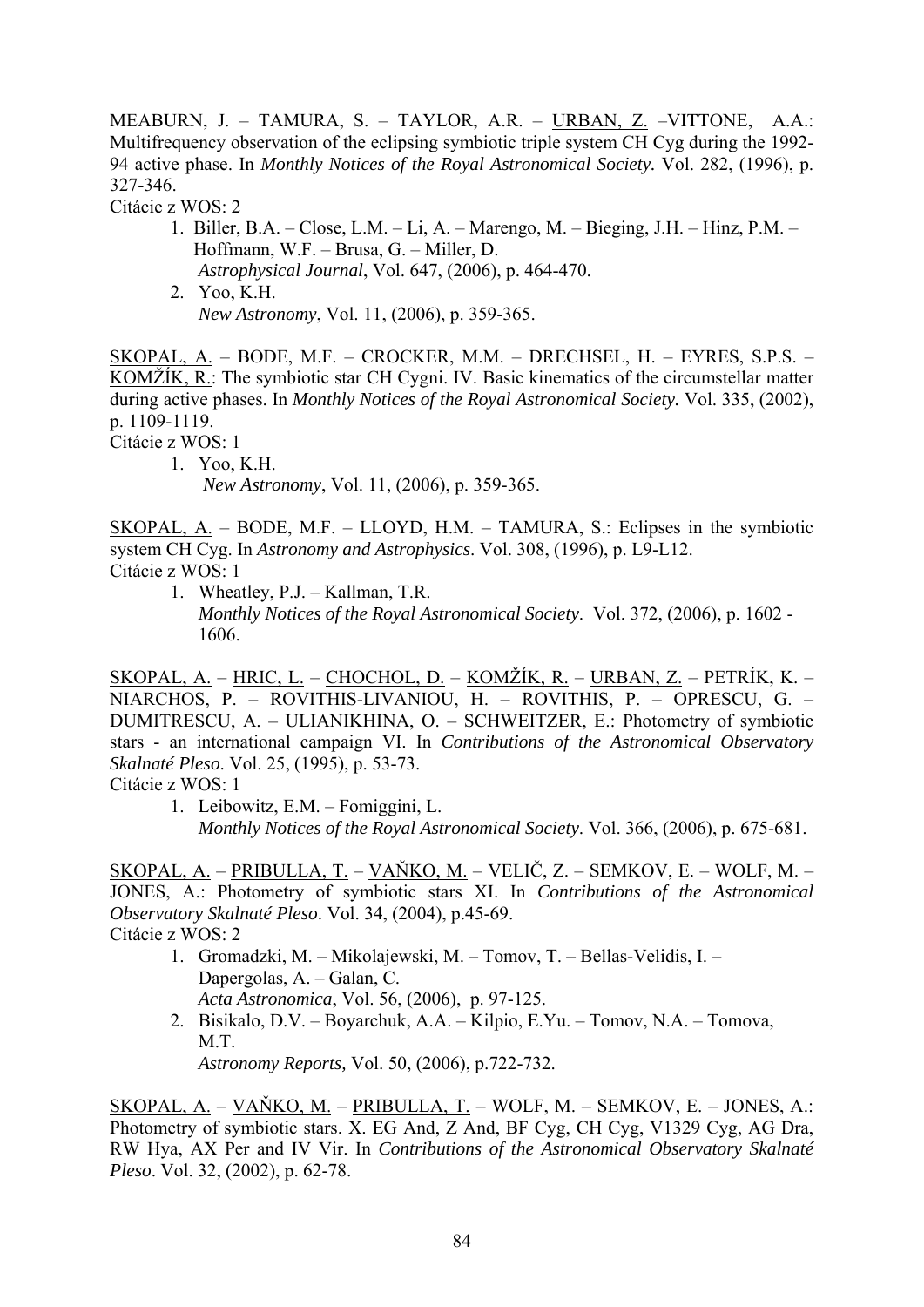Citácie z WOS: 3

- 1. Sokoloski, J.L. Kenyon, S.J. Espey, B.R. Keys, Ch.D. McCandliss, S.R. Kong, A.K.H. – Aufdenberg, J.P. – Filippenko, A.V. – Li,W. – Brockshop, C. – Kaiser, Ch.R. – Charles, P.A. – Rupen,M.P. – Stone, R.P.S.  *Astrophysical Journal*, Vol. 636, (2006), p.1002-1019.
- 2. Gromadzki, M. Mikolajewski, M. Tomov, T. Bellas-Velidis, I. Dapergolas, A. – Galan, C.
	- *Acta Astronomica*, Vol. 56, (2006), p. 97-125.
- 3. Bisikalo, D.V. Boyarchuk, A.A. Kilpio, E.Yu. Tomov, N.A. Tomova, M.T.  *Astronomy Reports,* Vol. 50, (2006), p.722-732.

SKOPAL, A. – VITTONE, A.A. – ERRICO, L. – BODE, M.F. – LLOYD, H.M. – TAMURA, S.: A photometric and spectroscopic study of the symbiotic binary BF Cyg. In *Monthly Notices of the Royal Astronomical Society.* Vol. 292, (1997), p. 703-713. Citácie z WOS: 1

1. Leibowitz, E.M. – Fomiggini, L.

 *Monthly Notices of the Royal Astronomical Society*. Vol. 366, (2006), p. 675-681. Citácie z NASA ADS: 1

2. Tarasov, A.E.

 In: *Stars with the B[e] Phenomenon*, ed. M. Kraus, A.S.Miroshnichenko, *ASP Conference Series*, Vol. 355, San Francisco, (2006), p. 297-304.

SKOPAL, A. – VITTONE, A.A. – ERRICO, L. – TAMURA, S. – OTSUKA, M. – WOLF, M. – ELKIN, V.G.: A multiple mass-ejection by the symbiotic prototype Z And during its recent 2000-03 outburst. In *Interacting Binaries: Accretion, Evolution and Outcomes*., ed. L. Burderi, *American Institute of Physics*, Vol. 797, Melville, (2005), p. 557-560. Citácie z WOS: 1

 1. Bisikalo, D.V. – Boyarchuk, A.A. – Kilpio, E.Yu. – Tomov, N.A. – Tomova, M.T. *Astronomy Reports,* Vol. 50, (2006), p. 722-732.

STORINI, M. – BORELLO-FILISETTI, O. – MUSSINO, V. – PARISI, M. - SÝKORA, J.: Aspects of the long-term cosmic-ray modulation. I. Solar-cycle ascending phases and associated green corona features. In *Solar Physics*, Vol. 157, (1995), p. 375-387. Citácie z WOS: 2

- 1. Mishra, A.P. Gupta, M. Mishra, V.K. *Solar Physics,* Vol. 239, (2006), p. 475-491.
- 2. Kulan, A. Aldahan, A. Possnert, G. Vintersved, I. *Atmospheric Environment,* Vol. 40, (2006), 3855-3868.

STORINI, M. – PASE, S. - SÝKORA, J. – PARISI, M.: Two components of cosmic-ray modulation. In *Solar Physics*, Vol. 172, (1997), p. 317-325. Citácie z WOS: 2

- 1. Kane, R.P. *Solar Physics,* Vol. 236, (2006), p. 207-226.
- 2. Wang, Y.M. Sheeley, N.R. Rouillard, A.P. *Astrophysical Journal,* Vol. 644, (2006), p. 638-645.

STORINI, M. – SÝKORA, J.: Even-odd solar-cycle corona brightness. In *Contribution of the Astronomical Observatory Skalnaté Pleso,* Vol. 25, (1995), 90-108. Citácie z NASA ADS: 1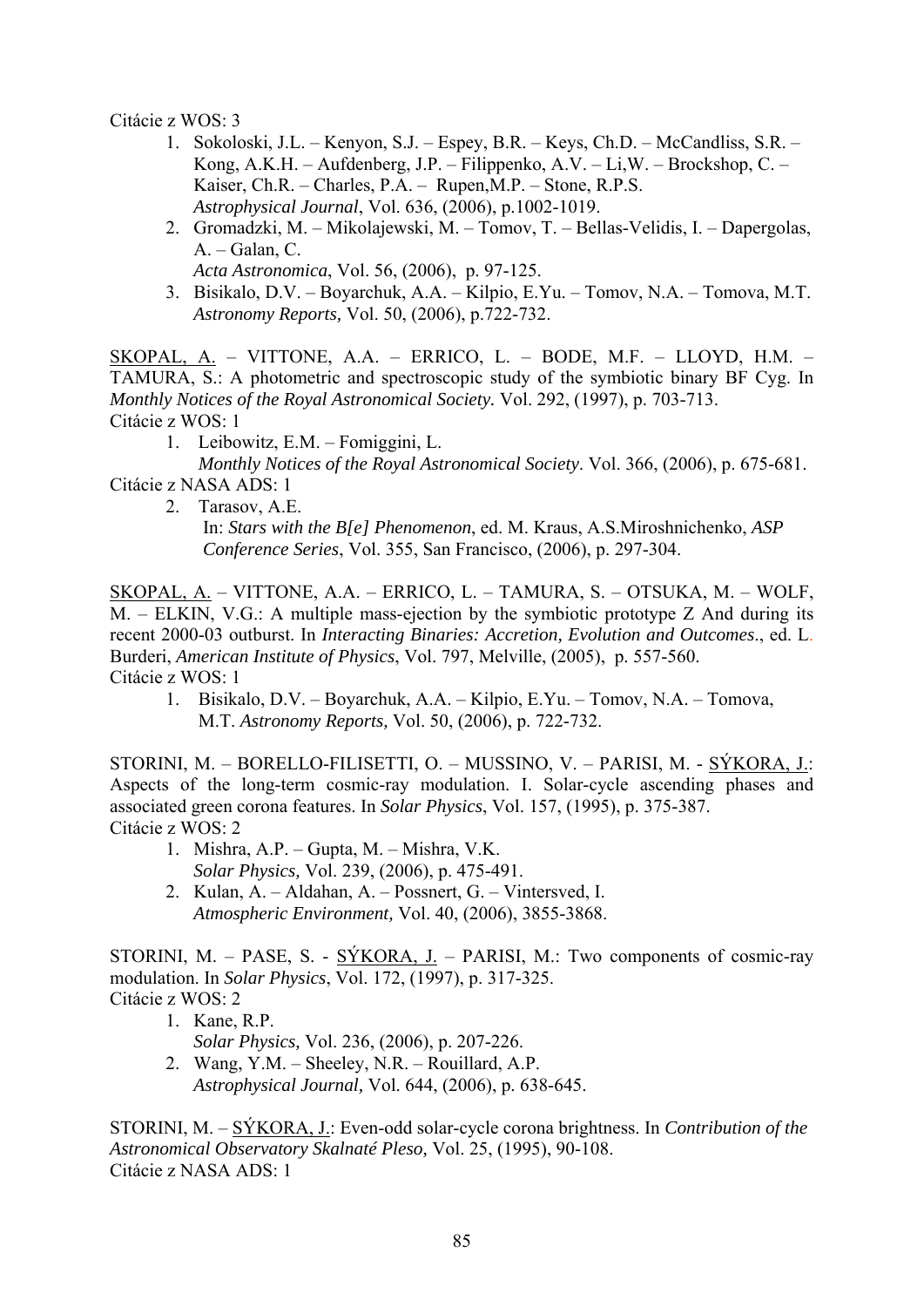1. Temmer, M. – Rybák, J. – Bendík, P. - Veronig, A. – Vogler, F. – Otruba, W. – Pőtzi, W. – Hanselmeier, A. *Astronomy and Astrophysics*, Vol. 447, (2006), p. 735-743.

STORINI, M. – SÝKORA, J.: The green corona data: 1947-1976, revisited. In *Nuovo Cimento della Societa Italiana di Fisica C-Geophysics and Space Physics,* Vol. 20, (1997), p. 923-931.

Citácie z WOS: 1

 1. Badalyan, O.G. – Obridko, V.N. *Solar Physics,* Vol. 238, (2006), p. 271-292.

SVOREŇ, J.: Consequences of the size determination of P/Halley by space probes on the scale of sizes of cometary nuclei. In: *Diversity and similarity of comets, ESA SP***-**278 (1987), p. 707–712.

Citácie z WOS: 1

 1. Tancredi, G. – Fernandez, J.A. – Rickman, H. – Licandro, J.  *Icarus,* Vol. 182 (2006), p. 527–549.

SVOREŇ, J. – KAŇUCHOVÁ, Z.: Perseids - the list of photographic orbits. In *Contributions of the Astronomical Observatory Skalnaté Pleso,* Vol. 35 (2005), p. 199–220. Citácie z NASA ADS: 1

 1. Arlt, R. – Rendtel, J. *WGN Journal of the International Meteor Organization,* Vol. 34 (2006), p. 77–84.

SÝKORA, J.: Time and shape changes of the supergranular network. In *Solar Physics,* Vol. 13, (1970), p. 292-300.

Citácie zo SCOPUS: 2

- 1. Klvaňa, Sobotka, M. *Astronomy and Astrophysics*, Vol. 458, (2006), p. 301-306.
- 2. Švanda, M. Klvaňa, M. Sobotka, M. *European Space Agency,* ESA-SP*,* Vol. 600, (2005), p. 91-94.

SÝKORA, J.: Some remarks on the summary use of existing corona measurements. In *Bulletin of the Astronomical Institutes of Czechoslovakia.* Vol. 22, (1971), p. 12-18. Iné citácie: 1

 1. Badalyan, O.G. – Obridko, V.N. *Solar Physics,* Vol. 238, (2006), p. 271-292.

SÝKORA, J.: The green corona, the solar wind and geoactivity. In *Solar Physics,* Vol. 140, (1992), p. 379-392.

Citácie z WOS: 2

- 1. Badalyan, O.G. Obridko, V.N. *Solar Physics,* Vol. 238, (2006), p. 271-292.
- 2. Bludova, N.G. Badalyan, O.G. *Astronomy Letters-A Journal of Astronomy and Space Astrophysics,* Vol. 32 (2006), p. 698-706.

SÝKORA, J.: Intensity variations of the solar corona over 4.5 solar activity cycles. In *Contributions of the Astronomical Observatory Skalnaté Pleso*, Vol. 22, (1992), p. 55-67. Citácie z NASA ADS: 2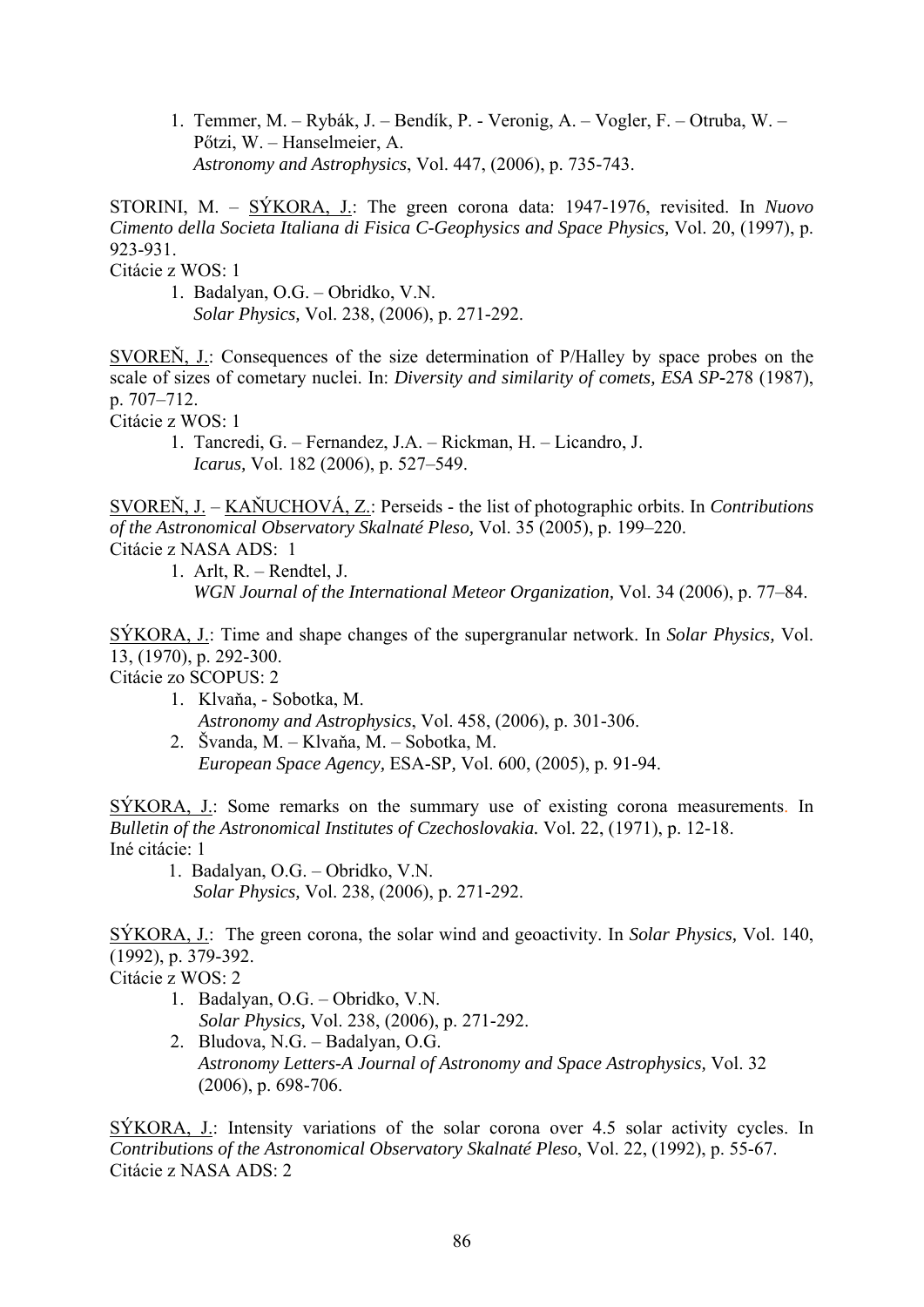1. Bludova, N.G. – Badalyan, O.G.

*Astronomy Letters*, Vol. 32, (2006), p. 698-706.

 2. Makarov, V.I. – Tlatov, A.G. – Callebaut, D.K. *Solar Physics,* Vol. 237, (2006), p. 201-210.

SÝKORA, J.: The large-scale behaviour of the green emission corona FeXIV 530.3 NM over the last 4.5 solar activity cycles. In *Advances in Space Research*, Vol. 14, (1994), p. (4)73- (4)76.

Citácie z NASA ADS: 2

- 1. Bludova, N.G. Badalyan, O.G. *Astronomy Letters*, Vol. 32, (2006), p. 698-706.
- 2. Laurenza, M. Storini, M. *Memorie della Societa Astronomica Italiana Supplement*, Vol. 9, (2006), p. 109- 111.

SÝKORA, J. - BADALYAN, O.G. – OBRIDKO, V.N.: Relationship between the coronal shape and the magnetic field topology during the solar cycle. In *Advances in Space Research,*  Vol 29, (2002), p. 395-400.

Citácie z WOS: 1

 1. Pishkalo, M.I. *Solar Physics,* Vol. 233, (2006), p. 277-290.

SÝKORA, J. – RYBÁK, J.: Coronal manifestations of solar variability. In *Advances in Space Research,* Vol. 35 (3), (2005), p. 393-399. Citácie z WOS: 2

- 1. Bludova N.G. Badalyan, O.  *Astronomy Letters - A Journal of Astronomy and Space Astrophysics*, Vol. 32, (2006), p. 698-706.
- 2. Badalyan, O. Obridko, V. *Solar Physics, Vol.* 238, (2006), 271-292.

Citácie zo SCOPUS: 1

 3. Badalyan, O. – Obridko, V. *Bulletin of the Russian Academy of Sciences: Physics*, Vol. 70, (2006), p. 1623-1627.

Iné citácie: 1

 4. Bludova, N.G. *Astronomical and Astrophysical Transactions,* Vol. 24, (2005), p. 39-44.

ŠTOHL, J.: Meteor contribution by short period comets. In *Astronomy and Astrophysics,* Vol. 187 (1987), p. 933–934.

Citácie z WOS: 1

1. Campbell-Brown, M.D. – Jones, J.

 *Monthly Notices of the Royal Astronomical Society,* Vol. 367 (2006), p. 709–716. Citácie z NASA ADS: 1

 2. Rendtel, J. *WGN Journal of the International Meteor Organization,* Vol. 34 (2006), p. 71–76.

ŠTOHL, J. – PORUBČAN, V.: On applicability of meteor stream membership criteria. *Publications of the Astronomical Institute of the Czechoslovak Acaddemy of Sciences,* Vol. 67, No. 2 (1987), p. 163–166.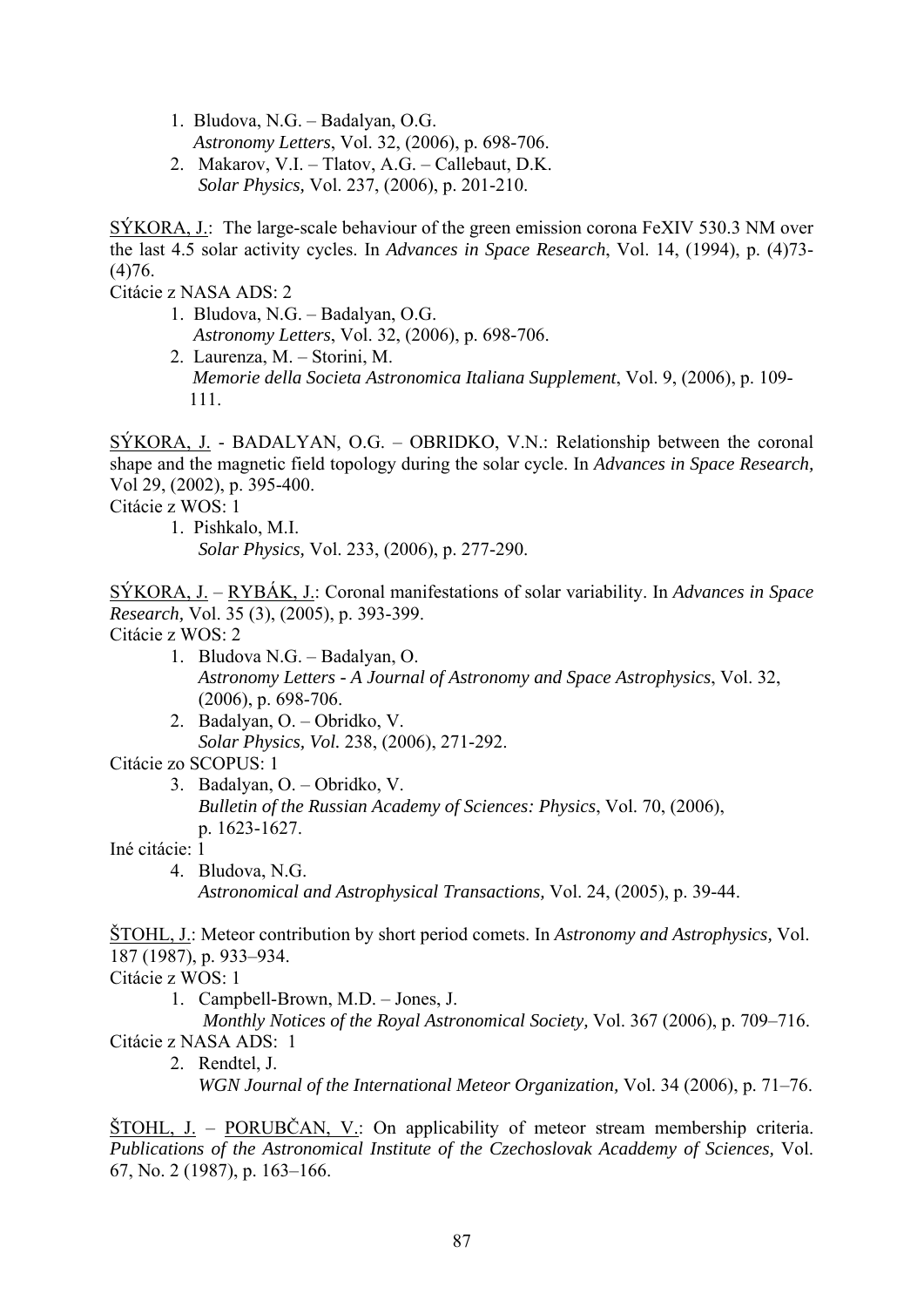Iné citácie: 1

1. Jenniskens, P.

 *Meteor Showers and Their Parent Comets,* Cambridge Univ. Press, Cambridge, New York (2006), 790 pp.

ŠTOHL, J. – PORUBČAN, V.: Meteor streams of asteroidal origin. In *Meteoroids and their Parent Bodies,* eds. I. Williams and J. Štohl, Polygrafia SAV, (1993), p. 41–47. Iné citácie: 1

1. Jenniskens, P. *Meteor Showers and Their Parent Comets,* Cambridge Univ. Press, Cambridge, New York (2006), 790 pp.

TEMMER, M. – RYBÁK, J. – BENDÍK, P. – VERONIG, A. – VOGLER, F. – OTRUBA, W. – POETZI, W. – HANSLMEIER, A.: Hemispheric sunspot numbers Rn and Rs from 1945- 2004: Catalogue and N-S asymmetry analysis for solar cycles 18-23. In *Astronomy and Astrophysics*, Vol. 447, (2006), p. 735-743.

Citácie zo SCOPUS: 1

 1. Forgacs-Dajka, E. – Borkovits, T. *SOHO-17. 10 Years of SOHO and Beyond,* European Space Agency Special Publications, Vol. 617, (2006), European Space Agency, Published on CDROM, p. 59.1

TEMMER, M. – RYBÁK, J. – VERONIG, A. – HANSLMEIER, A.: What causes the 24-day period observed in solar flares? In *Astronomy and Astrophysics*, Vol. 433, (2005), p. 707-712. Citácie z WOS: 1

 1. Li, K.J. – Li, Q.X. – Su, T.W. – Gao, P.X. *Solar Physics,* Vol. 239, (2006), p. 493-501

TÓTH, J. – KORNOŠ, L. – PORUBČAN, V.: Photographic Leonids 1998 at Modra Observatory. *Earth, Moon and Planets*, Vol. 82-83 (2000), p. 285–294. Iné citácie: 1

 1. Jenniskens, P. *Meteor Showers and Their Parent Comets,* Cambridge Univ. Press, Cambridge, New York (2006), 790 pp.

WEBB, D.F. – FORBES, T.G. – AURASS, H. – CHEN, J. – MARTENS, P. – ROMPOLT, B. – RUŠIN, V. – MARTIN, S.F.: Material ejection. In *Solar Physics*, Vol. 53, (1994), p. 73−89.

Citácie z WOS: 5

- 1. Xiong, M. Zheng, H.N. Wang, Y.M. Wang, S. *Journal of Geophysical Research–Space Physics*, Vol. 111, (2006), Art. No. A11102.
- 2. Xiong, M. Zheng, H.N. Wang, Y.M. Wang, S. *Journal of Geophysical Research–Space Physics*, Vol. 111, (2006), Art. No. A08105.
- 3. Filippov, B.P. − Zagnetko, A.M − Ajabshirizadeh, A. Den, O.G. *Solar System Research*, Vol. 40, (2006), p. 319−325.
- 4. Spicer, D.S. Sibeck, D. Thompson, B.J. Davila, J.M. *Astrophysical Journal*, Vol. 643, (2006), p. 1304−1316.
- 5. Ayres, T.R. Harper, G.M.– Brown, A. Korhonen, H. Ilyin, I.V. Redfield, S.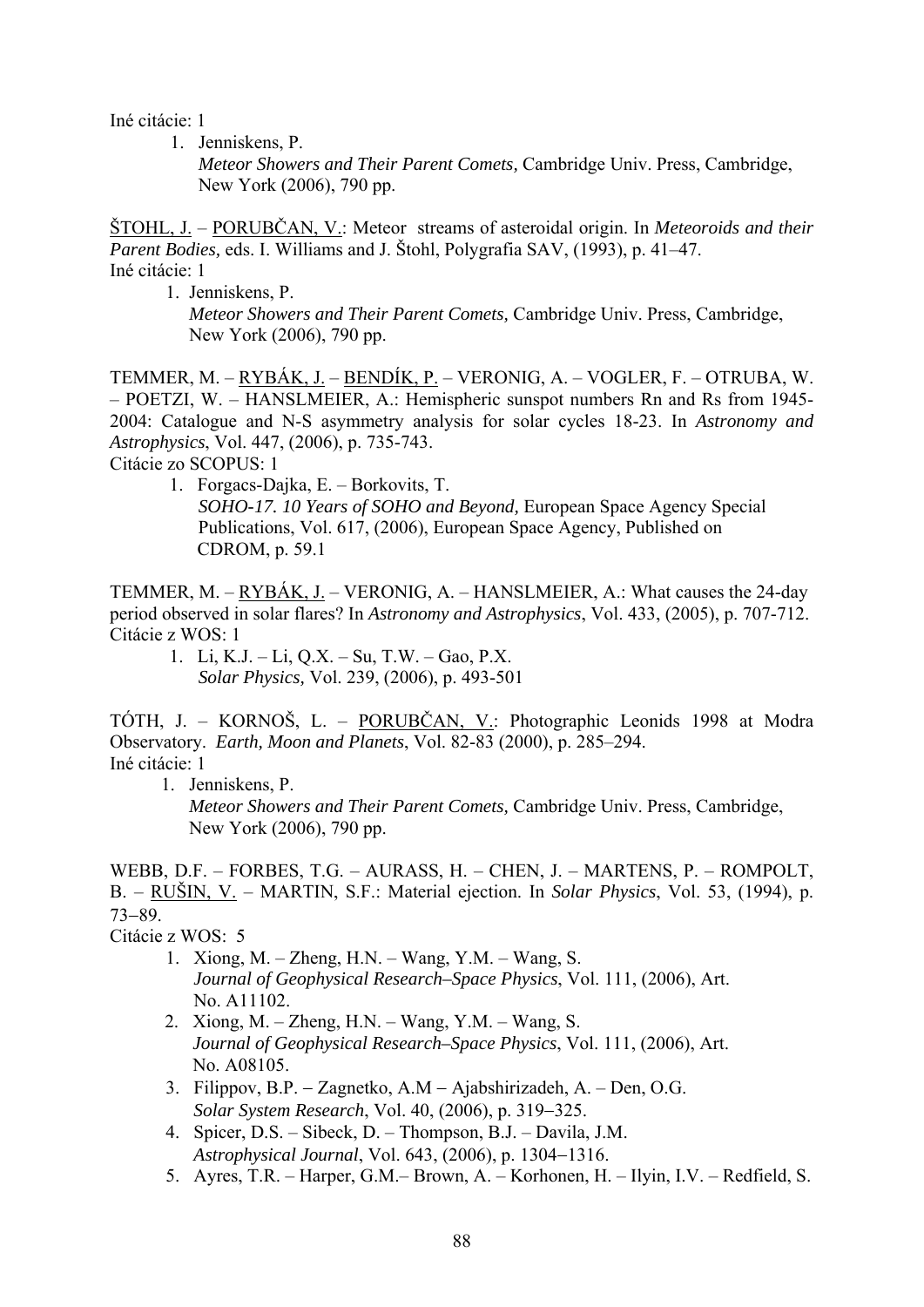– Wood, B.E. *Astrophysical Journal*, Vol. 644, (2006), p. 464−474.

ZBORIL, M. – STRASSMEIER, K. G. – AVRETT, E. H.: An atmospheric model for UZ Lib from mean H-alpha line profile. In *Astronomy and Astrophysics*. Vol. 421, (2004), p. 295-303. Citácie z WOS: 1

 1. Biazzo, K. – Frasca, A. – Catalano, S. – Marilli, E. *Astronomy and Astrophysics*, Vol. 446, (2006), p. 1129-1139.

ZBORIL, M. – DJURAŠEVIČ, G.: SV Cam spot activity in February 2001 – March 2002. In *Astronomy and Astrophysics*. Vol. 406, (2003), p. 193-201. Citácie z WOS: 1

 1. San, Z. – Forcada, J. – Favata, F. – Micela, G. *Astronomy and Astrophysics*, Vol. 445, (2006), p. 673-683.

ZBORIL, M. – NORTH, P.: He, CNO abundances and vsini values in He-rich stars. In *Contributions of the Astronomical Observatory Skalnaté Pleso*. Vol. 30, (2000), p. 12-20. Citácie z NASA ADS: 1

 1. Martin, J.C. *The Astronomical Journal*, Vol. 131, (2006), p. 3047-3056.

ZBORIL, M. – NORTH, P.: Properties of He-rich stars II. CNO abundances and projected rotational velocities. In *Astronomy and Astrophysics*. Vol. 345, (1999), p. 244-248. Citácie z WOS: 1

1. Mathys, G. – Hubrig, S.

*Astronomy and Astrophysics*, Vol. 453, (2006), p. 699-709.

Citácie z NASA ADS: 1

 2. Ahmad, A. – Jeffery, C.S. *The Baltic Astronomy*, Vol. 15, (2006), p. 139-145.

ZBORIL, M. – BYRNE, P.B. – ROLLESTON, W.R.J.: Lithium abundance in field K and M dwarfs. In *Monthly Notices of the Royal Astronomical Society*. Vol. 284, (1997), p. 685-691. Citácie z WOS: 1

 1. Zuckerman, B. – Bessell, M.S. – Sang, I. – Kim, S. *Astrophysical Journal*, Vol. 649, (2006), p. 115-125.

ZBORIL, M. – BYRNE, P.B.: Metallicity and photospheric abundances in field K and M dwarfs. In *Monthly Notices of the Royal Astronomical Society*. Vol. 299, (1998), p. 753-758. Citácie z WOS: 2

- 1. Sanchez-Blazquez, P. Peletier, R.F. Jimenez-Vincente, J. Cardiel, N. Cenarro, A.J. – Falcon-Barroso, J. – Gorgas, J. – Selam, S. – Vazdekis, A. *Monthly Notices of the Royal Astronomical Society*, Vol. 371, (2006), p. 703-714.
- 2. DeMello, G.P. DelPeloso, E.F. Gherzi, L. *Astrobiology*, Vol. 6, (2006), p. 308-331.

ZNOJIL, V. – HOLLAN, J. – HAJDUK, A.: Concentration of small particles in Orionids. In *Bulletin of the Astronomical Institutes of Czechoslovakia,* Vol. 38 (1987), p. 372–375. Citácie z WOS: 1

 1. Gorbanev, Y.M.– Golubaev, A.V.– Zhukov, V.V.– Knyazkova, E.F.– Klimanovskii, S.R.– Klimanovskaya, I.I.– Podlesnyak, S.V.–Sarest, L.A.–